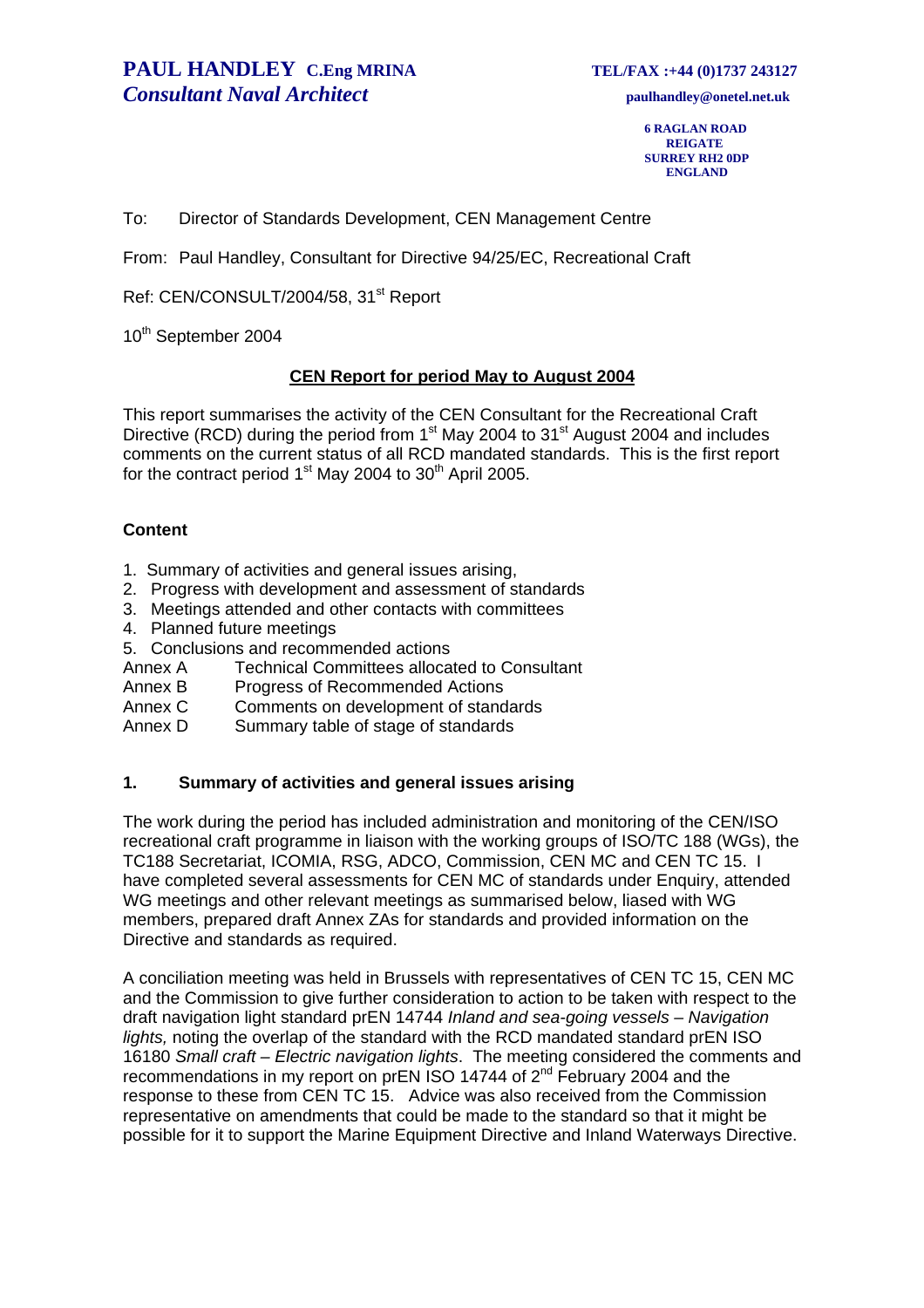It was concluded that in order to make progress the standard should be amended to separate the requirements of Colreg, CEVNI and Rhine River regulations, which were combined in the draft document. At the request of CEN MC I prepared a report for CEN TC 15 to outline a possible approach to achieve this by appending an annex to specify requirements of the standard that would not apply when it was required to comply with Colreg only, with a separate annex to identify the same for the CEVNI regulations. CEN TC 15 have subsequently amended the standard with the addition of annexes covering some of these points.

A meeting of WG 28 was attended in London to give further consideration to Enquiry comments made for the revision of EN ISO 14509 *Measurement of sound of recreational craft,* the sound pass-by measurement test for RCD noise emissions. Matters discussed included the parameters for standard boats to be used for testing of stern drive engines with integral exhausts.

The draft standard for the reference boat method, prEN ISO 14509-2 *Measurement of airborne sound emitted by powered recreational craft – Part 2: Sound Assessment using reference craft,* was also discussed. Consideration was given to the possibility of reducing the number of parameters to increase the likelihood of finding a suitable reference boat, and the further possibility of providing for standard exhaust systems for boats with inboard engines. Doubt was expressed by some members about the validity of this approach, but it was agreed that this possibility would be investigated. WG 28 have since met again to further consider the draft reference boat standard.

The hull construction working group, WG 18, met to work on prEN ISO 12215-6 *Details of design and construction* prior to circulation as a repeat DIS. A new draft has since been prepared. A separate meeting for a WG 18 subgroup has also been held to develop the new Part 7 *Scantling determination of multihulls*. Drafts prEN ISO 12215 Part 8 *Rudder stocks and bearings* and Part 9 *Appendages and rig attachments* have now been circulated as CDs.

Work is continuing on the assessment of the main part of the hull construction standard, prEN ISO 12215-5 *Design pressures and scantling determination*, which is under repeat Enquiry. A meeting has been proposed for boat builders on the Annex A method for calculating scantlings of sailing boats under 9m length, but this has not yet taken place.

A number of papers have been received on matters to be discussed relating to possible amendment of EN ISO 12217 Part 1 *Stability and buoyancy - Non-sailing boats over 6m length* and Part 2 - *Sailing boats* in response to feedback from recent stability research on multihulls and incidents involving small motor craft. These papers will be considered by a subgroup of WG 22 (see 4 below) and an assessment made on whether it will be necessary to revise the stability standards now to address these issues.

A meeting was held in London to discuss the ORC/ISAF Special Regulations for offshore sailing boats with respect to the requirements of relevant RCD harmonised standards. The ORC/ISAF regulations prescribe requirements for sailing boats that sometimes overlap with the RCD standards, for example requirements relating to cockpit drainage and man overboard prevention. These differences were reviewed and a record made of any areas where divergence exists, and the reasons for the differences. In some cases the ORC representative indicated that they would be likely to amend their requirements in line with the harmonised standards in the future, and in other cases reasons were given for maintaining alternative solutions. In general it was felt that the offshore regulations and harmonised standards were mainly compatible and that there should be continued liaison between the organisations to take account of any future developments and amendments to standards.

The relationship of the ORC offshore sailing categories to the RCD design categories was also discussed and it was noted that the ORC have linked their categories to the nearest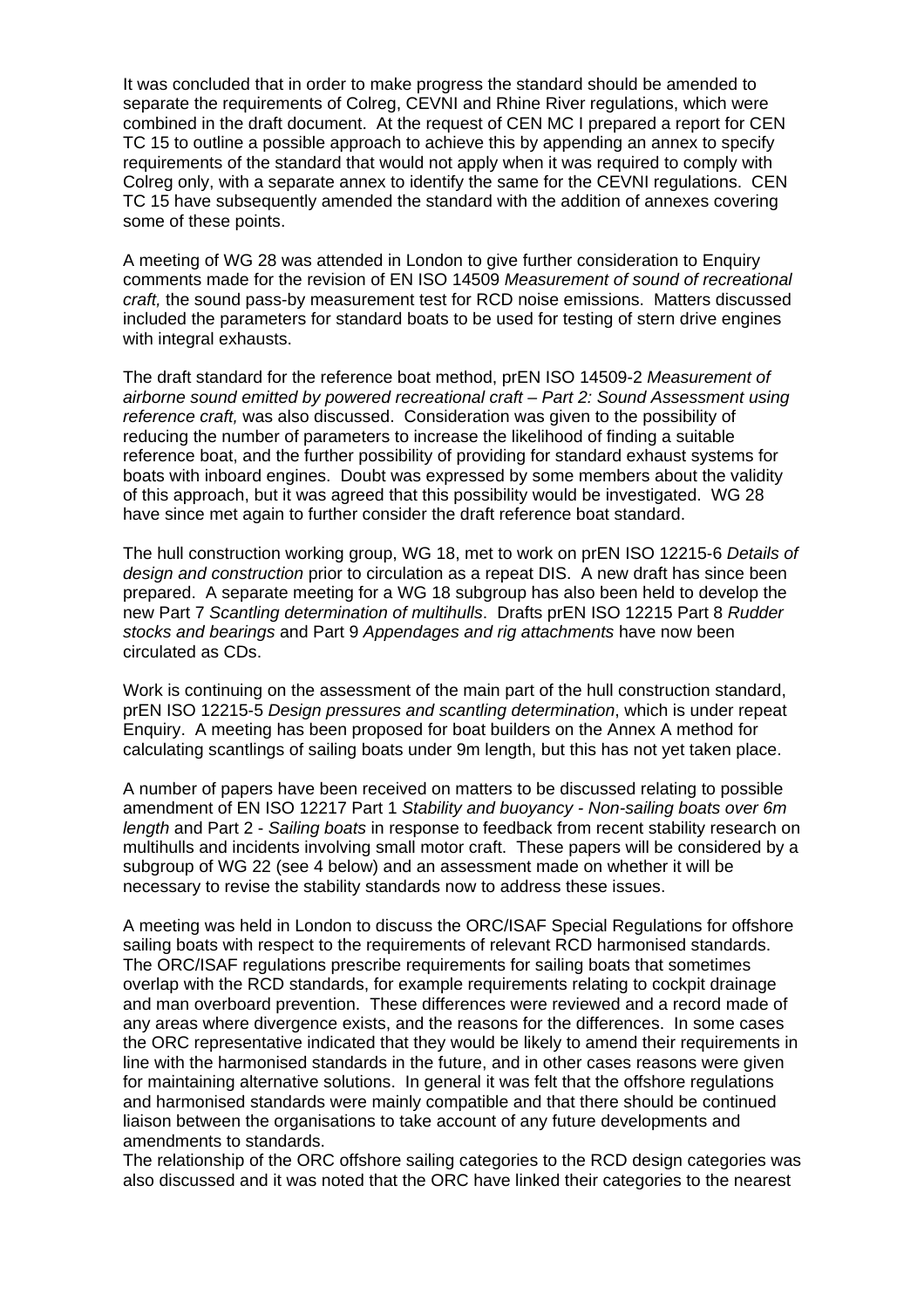RCD category for stability requirements. This discussion was relevant to other ongoing work that I am carrying out under a sub-contract for the company preparing recommendations for the Commission on possible revisions to the RCD design categories. This work should be followed closely as any amendments to the definitions of the RCD design categories may result in a need to amend a number of the important harmonised standards.

Also relevant to my work for CEN, but carried out under contract for the Commission, is the work I have recently undertaken to propose draft text for the new application guide for Directive 2003/44/EC amending the RCD. I will be making a presentation on this work at a stakeholders information meeting that has been organised by the Commission for the 19th October in Brussels. A presentation will also be made at the meeting on a study on the possibility of future amendment of the sound and exhaust emission as provided for in Directive 2003/44/EC.

I also recently presented a paper on the RCD and its standards at an IMAREST Seminar on ISO standards.

### **2. Progress with development and assessment of standards**

During this period 3 standards were assesses for CEN Enquiry and suggestions and comments with respect to the RCD made for the relevant working groups to consider. The references of three standards are due to be published by the Commission in the Official Journal and for two of them (EN ISO 7840:2004 and EN ISO 8849:2003), which are revisions of previously harmonised standards, the references to the original versions will have to be withdrawn. The total number of adopted standards to 48.

Currently I am assessing prEN ISO 12215-5 *Design pressures and scantling determination* and prEN ISO 10087 *Craft identification – Coding system* (previously *Hull Identification*), both for CEN Enquiry.

Comments on the progress with preparation of all standards supporting the Recreational Craft Directive are given in the notes in Annex C, which summarise progress and assessments. Also appended in Annex D is a table listing the mandated standards against the relevant RCD essential safety requirements, indicating which standards are now harmonised. Where standards are still drafts the stage and year date of the last public draft has been given, e.g. DIS:2001. Recent assessments of standards are listed in the following table (the stage and status given is in accordance with the note below the table).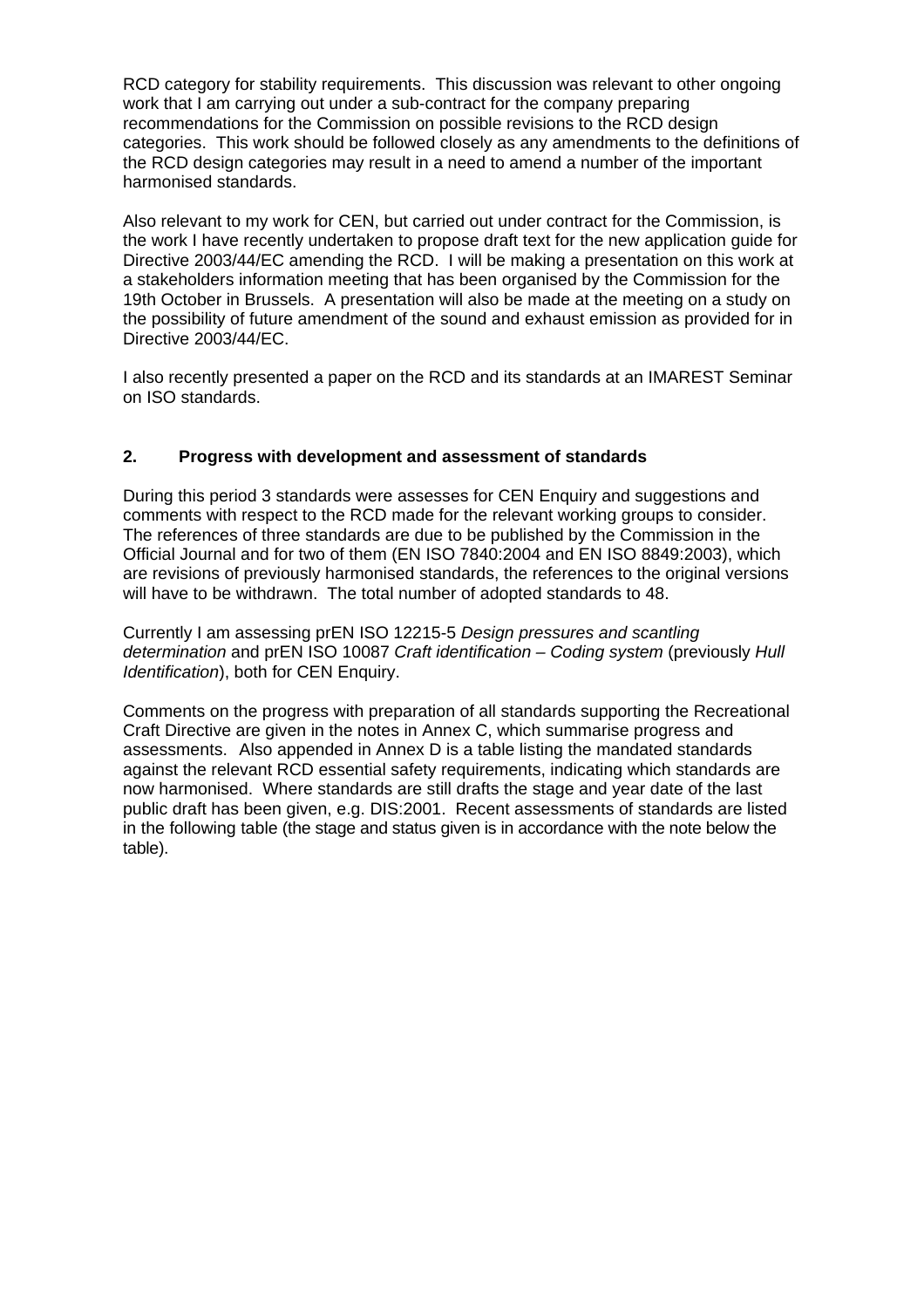| <b>Assess</b><br>Date | <b>Work</b><br>item | PrEN no.                              | <b>Short title</b>                                             | Stage/<br><b>Status</b>                     | <b>Comments</b>                                                                                                      | Harm | Annex<br>Z(Y/N) |
|-----------------------|---------------------|---------------------------------------|----------------------------------------------------------------|---------------------------------------------|----------------------------------------------------------------------------------------------------------------------|------|-----------------|
| 2004-5-14             | <b>CSTO</b><br>1079 | prEN ISO<br>21487                     | Petrol and diesel<br>fuel tanks                                | E                                           | Assessed for enquiry,<br>comments made                                                                               | Y    | Y               |
| 2004-5-20             | <b>CSTO</b><br>1081 | prEN ISO<br>8665:<br>1995 rev         | Marine engines -<br>power<br>measurement                       | E<br>Assessed for enquiry,<br>comments made |                                                                                                                      | Υ    | Y               |
| 2004-6-8              | <b>CSTO</b><br>1084 | prEN ISO<br>14590-2<br>A <sub>1</sub> | Sound<br>$measurement -$<br>Reference craft                    | E                                           | Assessed for enquiry,<br>comments made                                                                               | Y    | Υ               |
| 2004-7-26             |                     | prEN<br>14744                         | Inland and sea-<br>going vessels -<br><b>Navigation lights</b> |                                             | Report with proposed<br>annex for prEN 14744 to<br>separate Colreg and<br>CEVNI rules (standard is<br>not mandated). | N    | N               |
| 2004-8-26             |                     | prEN<br>14744                         | Inland and sea-<br>going vessels -<br><b>Navigation lights</b> |                                             | Further report commenting<br>on CEN TC 15 proposals to<br>amend prEN 14744<br>(standard is not mandated)             | N    | N               |

Note: Explanation of the Stage/status code

**INIT**= Informal assessment given upon request of TC during initial drafting of standard before the Enquiry stage

**E** = Enquiry assessment carried out during the CEN Enquiry at the request of CEN/ CMC. To be used also for parallel Enquiry with ISO or IEC drafts.

**ECR** = Enquiry assessment supplied at Comments Resolution Meeting to the TC and CMC.

**PE** = Informal Post-Enquiry Re-assessment on a standard revised after the CEN Enquiry made at request of TC and reported to the TC. More than one re-assessment may be made in a reporting period.

**PE2** = Second Informal Post-Enquiry Re-assessment

**FY** = Positive pre-FV assessment made at the request of CEN/CMC and reported to the CMC.

**F2Y** = Positive result for the second pre-FV assessment made at the request of CEN/CMC. **FN** = Negative result on a pre-FV assessment.

**F2N** = Negative result on the second pre-Formal Vote assessment.

**FF Y** = Positive assessment on draft prepared for the second Formal Vote.

**FTS** = Informal Technical solution agreed with TC/WG and reported to the CMC, after a pre-Formal Vote Negative assessment – awaiting a revised draft from TC.

**F2YS** = Positive assessment following a previous negative pre-FV assessment.

 **TS** = Technical solution has been agreed between Consultant and TC, following a Negative Assessment

**UAP** = Draft submitted under the Unique Acceptance Procedure. This code is used as supplementary information to the pre Formal Vote codes.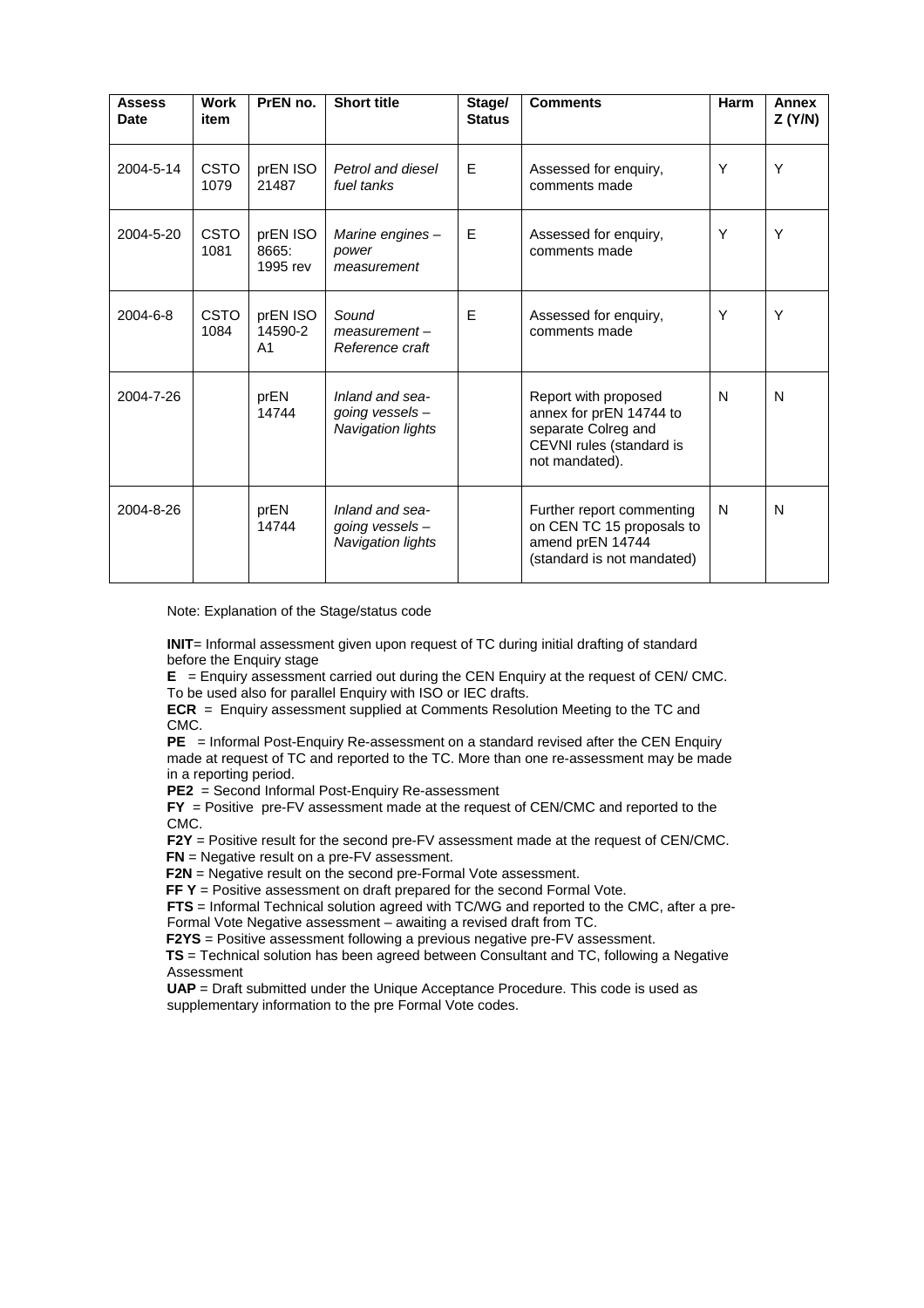### **3. Meetings with contacts and committees**

| <b>DATE</b> | <b>PLACE</b>    | <b>COMMITTEE</b>                                                                         | <b>PURPOSE</b>                                                                                                                                    | <b>OUTCOME</b>                                                               |
|-------------|-----------------|------------------------------------------------------------------------------------------|---------------------------------------------------------------------------------------------------------------------------------------------------|------------------------------------------------------------------------------|
| 2004-5-19   | <b>Brussels</b> | CEN TC 15 and<br>navigation lights<br>ad-hoc group                                       | Considered prEN 14744 and<br>proposals of CEN TC15 on the<br>navigation light standard with<br>respect to the RCD and other<br><b>Directives</b>  | See comments above                                                           |
| 2004-5-25   | London          | <b>ORC/ISAF Special</b><br><b>Regulations (ISAF</b><br>and ORC<br>Technical<br>managers) | Discussed differences between<br><b>ISAF Special Regulations for</b><br>offshore sailing boats and<br>requirements of RCD<br>harmonised standards | See comments above                                                           |
| 2004-6-15   | London          | <b>IMAREST Seminar</b><br>on RCD and ISO<br>standards                                    | Presented paper on<br>development of ISO standards<br>that support the RCD<br>(harmonised standards)                                              | See above comments                                                           |
| 2004-6-17   | London          | <b>ISO/TC188 WG 28</b><br>Sound<br>measurement                                           | Considered the Enquiry<br>comments on prEN ISO 14590<br>Part 2 Reference boats                                                                    | Discussed proposals for<br>reference boat method - see<br>comments above     |
| 2004-6-18   | London          | <b>ISO/TC188 WG 18</b><br>Hull construction                                              | Discussed further development<br>of prEN ISO 12215 Part 6 Hull<br>construction - Details of design<br>and construction                            | Part 6 is due to be submitted<br>as a repeat DIS. See also<br>comments above |

### 3.1 Summary of meetings attended during the period:

### **4 Planned future meetings**

A sub-group of ISO/TC188 WG 22 *Stability* will meet in London to examine if the margins relating to the stability offset test of prEN ISO 12217 are adequate for small motor craft and to review the requirements of EN ISO 12217 for stability of multihull sailing boats. The group will also meet to discuss assessment of handling of motor boats in rough seas. It is currently proposing that a handling index (HIX) should be added to EN ISO 12217 Part 1 to assist with the assignment of design categories to offshore motor cruisers. Boat builders and authorities with access to data that could be made available for validation of this proposal should contact the sub-group.

Invitations have been received for the next RSG and ADCO meetings. The next Recreational Craft Sectoral Group (RSG) meeting will be in Miami hosted by the US Coast Guard and National Marine Manufacturers Association. The ADCO will be in London hosted by the DTI.

It may also be of value to organise a meeting of the CEN BT/69 Co-ordinating Committee to review progress with the ISO TC188/CEN BT69 standards programme, in particular with respect to the new standards required to support the amendments to the Directive.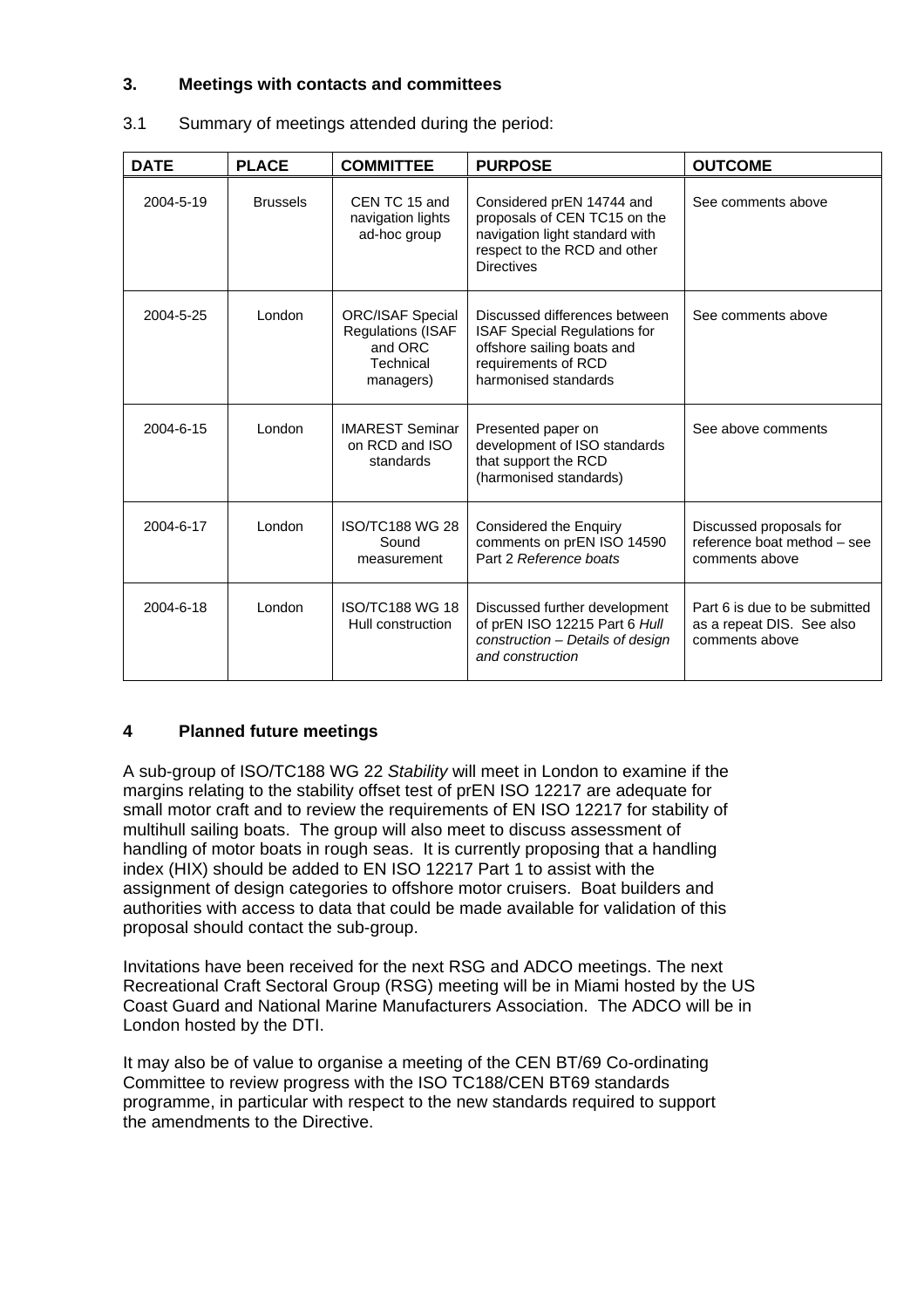| <b>DATE</b>                  | <b>PLACE</b>    | <b>COMMITTEE</b>                                        | <b>PURPOSE</b>                                                                                                                                 | <b>COMMENTS</b>                                                                                     |
|------------------------------|-----------------|---------------------------------------------------------|------------------------------------------------------------------------------------------------------------------------------------------------|-----------------------------------------------------------------------------------------------------|
| 2004-9-23                    | London          | <b>ISO/TC188 WG 22</b><br>Sub-Group                     | Will continue development of a<br>method of assessment of rough<br>weather handling characteristics<br>for motor boats over 8m length<br>(HIX) | See comments above                                                                                  |
| 2004-9-24                    | London          | <b>ISO/TC188 WG 22</b><br>Sub-Group                     | To review the possible need for<br>amendment of prEN ISO 12217<br>Stability and buoyancy                                                       | See comments above                                                                                  |
| $2004 - 10 -$<br>28/29       | Miami           | <b>Recreational Craft</b><br>Sectoral Group<br>(RSG)    | To consider technical questions<br>relating to the Directive and<br>report on standardisation.                                                 | See 5, Requested actions                                                                            |
| $2004 - 10 -$<br>19/20       | London          | <b>RINA Conference</b><br>on Small Craft<br>Regulations | To present a paper on the RCD<br>and its harmonised standards<br>and the amendments to the<br>RCD including the new<br>emissions standards.    |                                                                                                     |
| $2004 - 11 -$<br>11/12       | London          | <b>ADCO</b>                                             | To consider technical questions<br>relating to the Directive and<br>report on standardisation.                                                 | An invitation has been<br>received from ADCO to<br>advise them on matters<br>relating to standards. |
| $2004 - 11 -$<br>14/15 (tbc) | Amsterdam       | <b>ISO/TC188 WG 28</b><br>Sound<br>measurement          | To consider the Enquiry<br>comments on prEN ISO 16180<br><b>Navigation lights</b>                                                              | Comments on prEN ISO<br>16180 from CEN TC 15 will<br>also be addressed                              |
| (Date to be<br>confirmed)    | Southampton     | Small boat<br>scantlings                                | To review requirements of prEN<br>ISO 12215 Part 5 (currently<br>under Enquiry assessment) with<br>builders of small boats                     | See comments above                                                                                  |
| (Date to be<br>confirmed)    | <b>Brussels</b> | CEN BT/69 Co-<br>ordinating<br>Committee                | To review progress with the ISO<br>TC188/CEN BT69 standards<br>programme                                                                       | See comments above                                                                                  |
| (Date to be<br>confirmed)    | <b>Brussels</b> | RCD Group of<br><b>Experts meeting</b>                  | To consider the amendments to<br>the RCD                                                                                                       | See comments above                                                                                  |

### 5 Conclusions and recommended actions

Important matters to be dealt with in the next period include completing the Enquiry assessment for prEN ISO 12215 Part 5 on hull construction, reviewing the stability standard EN ISO 12217 in the light of concerns that have been raised, finalising the reference boat standard prEN ISO 14509-2 and reviewing the Enquiry comments on the navigation light standard prEN ISO 16180.

Annex B lists requested actions.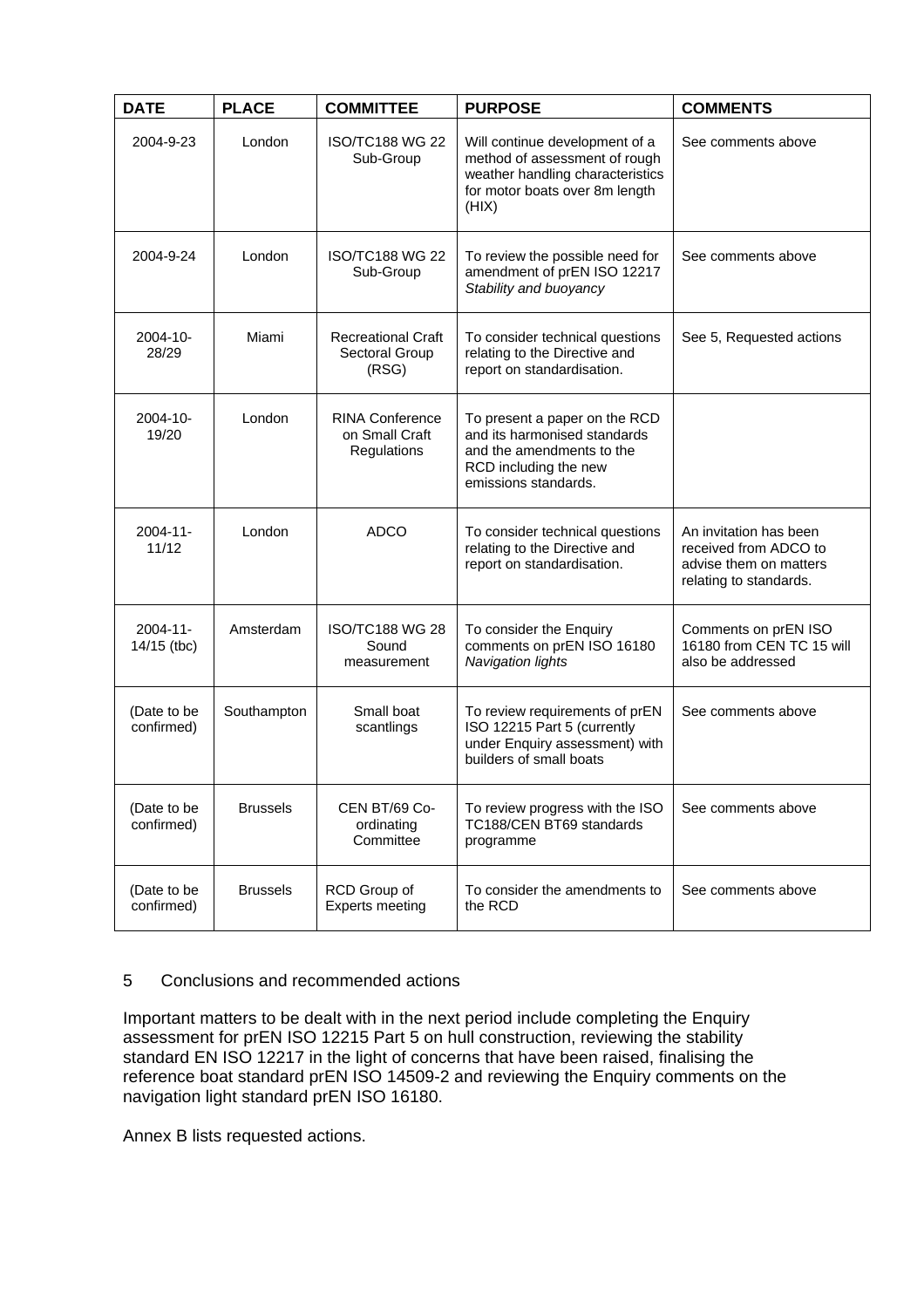### **Paul Handley Consultant for Recreational Craft Report No. :31 Period: 2004-05-01 to 2004-08-31**

### **ANNEX B**

### **ACTIONS REQUESTED**

| <b>See</b><br><b>Report P=</b><br>Page<br>$S=$<br><b>Section</b> | <b>Subject</b><br><b>Action requested</b><br><b>Request</b><br>to |                                                                                                                                                                                                     |                                                                                   | <b>CMC</b><br><b>Confirmed</b><br>Y/N<br>$\star$ | <b>CMC</b><br>$*$ = For 0 |
|------------------------------------------------------------------|-------------------------------------------------------------------|-----------------------------------------------------------------------------------------------------------------------------------------------------------------------------------------------------|-----------------------------------------------------------------------------------|--------------------------------------------------|---------------------------|
|                                                                  | CEN MC                                                            | <b>RSG</b>                                                                                                                                                                                          | To seek approval from the<br>Commission for a mission outside<br>Europe (to USA). |                                                  |                           |
| CEN MC<br>EN ISO 8178/EN ISO<br>14509                            |                                                                   | To take the necessary action so that<br>the Commission can publish the<br>references of the relevant parts of<br>the exhaust and noise emission<br>harmonised standards in the Official<br>Journal. |                                                                                   |                                                  |                           |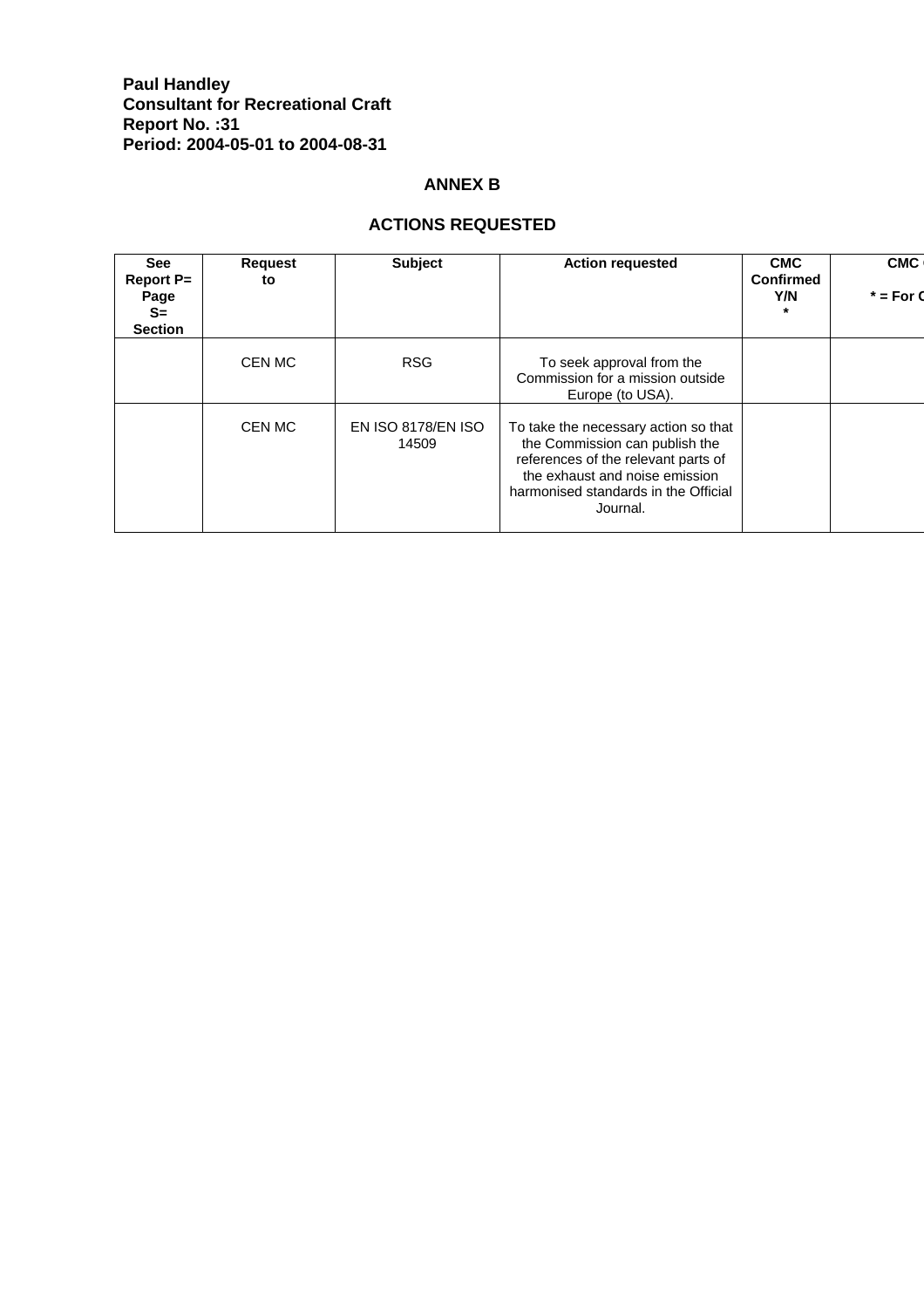### **Annex C**

**C**omments summarising the current status of standards mandated to support the Recreational Craft Directive with respect to their stage of production and the relevant essential requirements of the Directive. Numbering and headings are in accordance with the Directive's Annex 2, Essential Safety Requirements.

### **1. General**

EN ISO 8666 *Principal data* is harmonised and the references have been published in the Official Journal.

prEN ISO 11192 *Graphical symbols.* The standard has been distributed as a FDIS with changes to some symbols.

### **2.1 Hull identification**

prEN ISO 10087 *Craft identification - Coding system* is an amended draft of the harmonised standard EN ISO 10087 *Hull identification – Coding system*, intended to make it clear that the code refers to the finished craft, not just the hull.

### **2.2 Builder's plate**

prEN ISO 14945 *Builder's plate* has been approved at Formal Vote. It is therefore harmonised and the references should now be published in the Official Journal.

### **2.3 Protection from falling overboard and means of reboarding**

prEN ISO 15085 *Man overboard prevention and recovery* is harmonised and the references have been published in the Official Journal. An amendment is to be made to amend some requirements that have been found to be unsatisfactory.

### **2.4 Visibility from the main steering position**

EN ISO 11591 *Field of vision* is harmonised. The requirements for transmission of light through windows have been questioned by Norway and will therefore be reviewed to see if a revision of the standard is needed.

### **2.5 Owner's manual**

EN ISO 10240 *Owner's manual* is harmonised but being revised to bring it in line with the essential requirements of the Directive. The revised draft, which incorporates my comments, has been assessed positively prior to Formal vote.

### **3.1 Structure**

EN ISO 12215-1 *Hull construction - scantlings: Materials: Thermosetting resins, glassfibre etc.*, prEN ISO12215-2 *Materials: Core materials for sandwich construction*, prEN ISO 12215-3 *Materials: Steel, Aluminium and Wood* and prEN ISO 12215-4 *Workshop and manufacturing* are now harmonised and their references have been published in the Official Journal.

prEN ISO 12215-5 *Design pressures and scantling determination* is now under repeat enquiry (second DIS - 5-month vote). The draft includes an annex that provides simple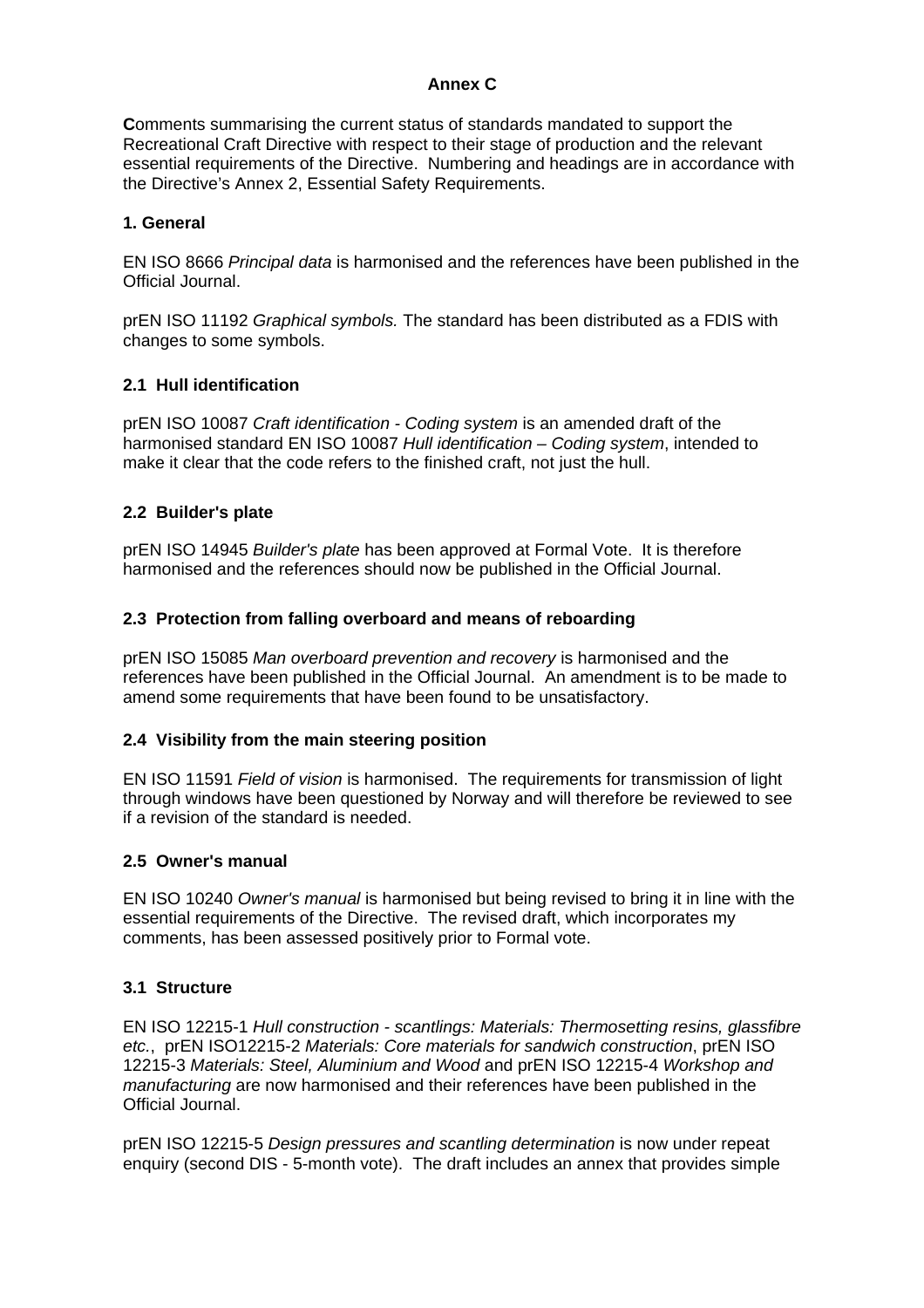methods for calculating construction requirements for boats from 2.5m to 12m length of Design Category D or C.

prEN ISO 12215 Part 8 *Rudderstocks* and Part 9 *Appendages and rig attachment* have been circulated as CDs for voting. The WG 18 met London to progress prEN ISO 12215-6 *Details of design and construction* prior to circulation for a repeat DIS. A further WG 18 meeting considered new part 7 *Scantling determination of multihulls*.

### **3.2 Stability and Freeboard and 3.3 Buoyancy and Flotation**

EN ISO 12217-1 *Stability and buoyancy assessment and categorisation - Part 1: Nonsailing boats of 6m length of hull and over,* EN ISO 12217-2 *Part 2: Sailing boats of 6m length of hull and over* and EN ISO 12217-3 *Part 3: Boats less than 6m length of hull* are harmonised and their references have been published in the Official Journal.

The sub-group of WG 22 considering additional requirements for assessment of handling of motor boats in rough seas will meet again in September. A draft assessment method has been prepared and is being validated. The intention is to add these requirements to EN ISO 12217 Part 1 when it is next revised. The sub-group will also consider the stability requirements of EN ISO 12217 Part 1 in response to concerns raised at the ISO TC 188 Plenary meeting – see comments above.

### **3.4 Openings in hull, deck and superstructure**

prEN ISO 12216 *Windows, portlights and hatches etc*. is harmonised and the references have been published in the Official Journal.

EN ISO 9093-1 *Seacocks and through-hull fittings – Part 1: Metallic* and prEN ISO 9093-2 Part 2: Seacocks and through-hull fittings - Non-metallic are harmonised and the references have been published in the Official Journal.

### **3.5 Flooding**

EN ISO 11812 *Watertight cockpits and quick-draining cockpits* is harmonised and the references have been published in the Official Journal.

EN ISO 15083 *Bilge pumping systems* is harmonised and its references have been published in the Official Journal.

#### **3.6 Manufacturer's load**

EN ISO 14946 *Maximum load capacity* is harmonised and the references have been published in the Official Journal.

#### **3.7 Life raft stowage**

No standard, but guidance in CC document and RSG Guidelines.

#### **3.8 Escape**

Escape hatches are covered by the fire protection standard in two parts, see 5.6 below.

#### **3.9 Anchoring, mooring, towing**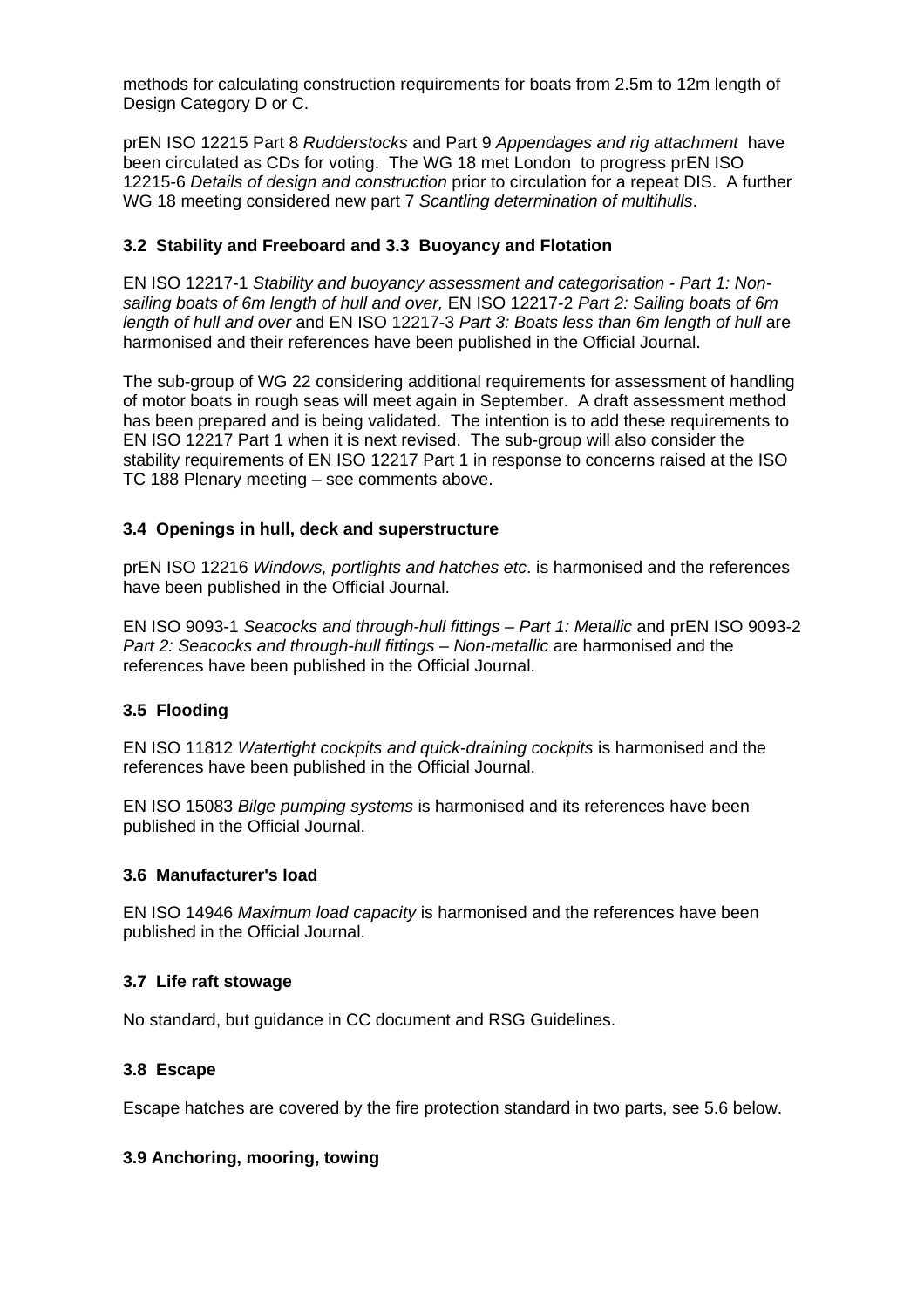EN ISO 15084 *Anchoring, mooring, towing - strong points* is harmonised and the references have been published in the Official Journal.

### **4 Handling characteristics**

EN ISO 11592 – *Small craft less than 8 m length of hull - determination of maximum propulsion power rating* is harmonised. At the Plenary meeting it was agreed that the USA and Holland would prepare a New Work Item proposal for a new standard to cover handling of boats over 8m length in smooth water.

### **5.1 Engines and engine spaces**

EN ISO 15584 *Inboard petrol engines – Engine-mounted fuel and electrical components* is harmonised. EN ISO 11105 *Ventilation of petrol engine and/or petrol tank compartments* is harmonised.

prEN ISO 16147 *Inboard diesel engines – Engine-mounted fuel and electrical system components* is harmonised and the references have been published in the Official Journal.

EN ISO 8665 *Marine propulsion engines and systems - Power measurement and declarations* is harmonised but under revision to be aligned as a supporting standard of the new core standard for engine power measurement from TC/70, ISO 15550 *Determination and method for the measurement of engine power.* Comments from the Enquiry on the revised standard are due to be considered.

### **5.2 Fuel systems**

EN ISO 10088 *Permanently installed fuel systems and fixed fuel tanks* is harmonised. prEN ISO 21487 *Permanently installed petrol and diesel fuel tanks,* which is being prepared to cover all requirements for fuel tank design and construction, has been assessed for CEN Enquiry and comments made.

EN ISO 8469 *Non-fire resistant fuel hoses* is harmonised. The revision of EN ISO 7840 *Fire resistant fuel hoses* has been approved at Formal Vote and accordingly its references should now be published in the Official Journal (to replace the reference to the previous version).

### **5.3 Electrical systems**

EN ISO 13297 *Electrical systems - Alternating current installations* and EN ISO 10133 *Electrical systems - Extra-low-voltage d.c. installations* are harmonised.

EN 60092 - 507 *Electrical installations in ships - Pleasure craft* is harmonised, applicable to recreational craft with three-phase electrical systems, and the references have been published in the Official Journal.

EN ISO 9097 *Electric fans* is harmonised and its references published in the Official Journal.

The revision of EN ISO 8849 *Electrically operated bilge pumps* has been approved at Formal Vote and accordingly its references should now be published in the Official Journal (to replace the reference to the previous version).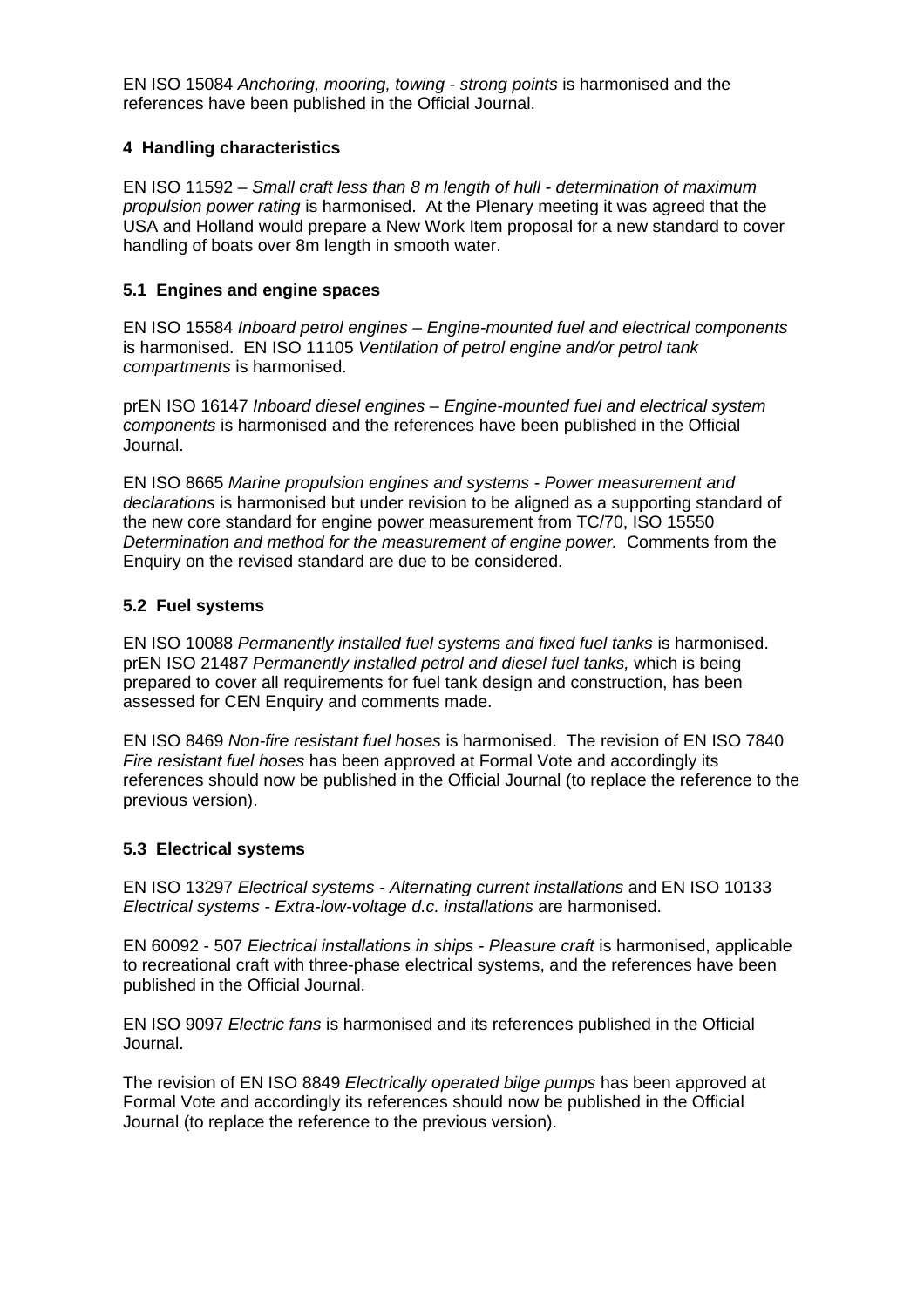### **5.4 Steering systems**

prEN ISO 8847 *Steering gear - Wire rope and pulley systems* (revision of EN 28847:1989) has been assessed for CEN MC prior to Formal Vote, and a recommendation made that it should proceed to Formal Vote and harmonisation

EN ISO 13929 *Steering gear — Geared link systems,* EN ISO 10592 *Hydraulic steering systems*, EN 28848 *Remote steering systems* and EN 29775 *Remote steering systems for single outboard motors of 15 kW to 40 kW power* are harmonised.

prEN ISO 15652 *Remote steering systems for mini jet boats* has been approved at Formal Vote and accordingly its references should now be published in the Official Journal.

### **5.5 Gas systems**

EN ISO 10239 *Liquefied Petroleum Gas (LPG) systems* is harmonised. The UK has proposed that the standard should be revised soon to add further requirements.

### **5.6 Fire protection**

prEN ISO 9094-1 *Fire protection - craft with a hull length up to 15m* and prEN ISO 9094-2 *Fire protection - craft over 15m* are harmonised and their references have been published in the Official Journal.

EN ISO 14895 *Liquid fuelled galley stoves* is harmonised and its references have been published in the Official Journal.

### **5.7 Navigation lights**

prEN ISO 16180 *Small craft – Electric navigation lights* is being assessed for Enquiry. The draft prepared by WG 19 covers testing and installation requirements for navigation lights. Some of the requirements previously in informative annexes have now been moved into the normative part of the standard. WG 19 plan to meet in Amsterdam in November to review the Enquiry comments.

The standard prEN *14744 Inland and sea-going vessels – Navigation lights* being prepared by CEN TC15 has been assessed for CEN to assessed to provide recommendations for splitting the requirements to individually apply to Colreg, CEVNI and the Rhine River – see above comments.

### **5.8 Discharge prevention**

EN ISO 8099 *Toilet waste retention systems* is harmonised

Other mandated standards (including standards likely to be mandated)

### **Inflatables**

EN ISO 6185 *Inflatable boats of less than 8m length - Parts 1, 2 and 3* are harmonised and the references have been published in the Official Journal. Annex ZA of the standards gives information on the appropriate design categories and Part 3 includes requirements for an 'offshore' type equivalent to the Directive's Category B. *Note: Some versions of this standard have been published with a draft version of the Annex Z that*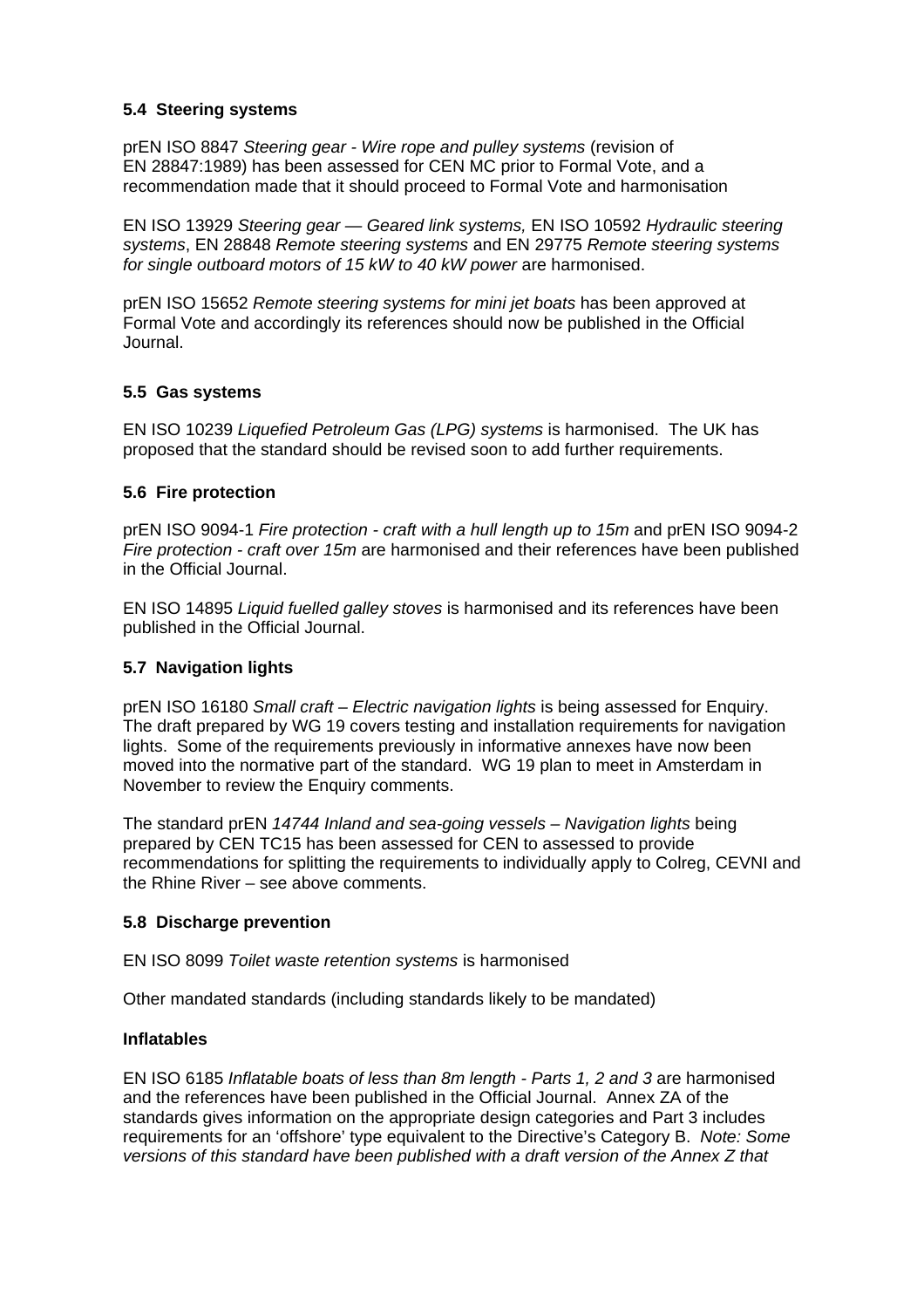*does not include the correct links to the Directive's categories. Accordingly the Annex Z should be checked to ensure that the latest version is appended.* 

prEN ISO 6185-4 *Inflatable boats of greater than 8m length* has been circulated as a CD for voting. The requirements of the standard with respect to the RCD have been discussed with the Convenor.

#### **Sound Emissions**

EN ISO 14509 *Measurement of sound of recreational craft* has been approved at CEN Formal vote. WG 28 met in London in June to consider comments from the Enquiry vote. An amendment to the standard to permit measurement of sound of sterndrive engines using standard boats, as for outboard engines, has been assessed at Formal Vote, recommending that it be approved.

prEN ISO 14509-2 *Measurement of airborne sound emitted by powered recreational craft – Part 2: Sound Assessment using reference craft,* covering the reference boat concept, is currently under Enquiry. At the WG 28 meeting in London possible ways of improving the reference boat concept were considered (see above).

The Soundboat project members have been conducting sound tests on boats throughout Europe to form a reliable database on boat sound and are trying to develop alternative means for practical assessment of sound emissions.

### **Exhaust gas emissions**

EN ISO 8178 - Parts 1, 2 and 4 *Reciprocating internal combustion engines - Exhaust emission measurement* need to be mandated to eventually be harmonised to support the proposed exhaust gas emission amendments to the Directive.

#### **Personal Watercraft**

EN ISO 13590 *Small craft – Personal watercraft - Construction and system installation requirements* has been approved at Formal Vote. The standard covers all the essential requirements of the RCD relevant for PWCs (except for sound and exhaust emmissions that will be covered by the relevant harmonised standards as described above) and will be harmonised to support the amendment to the Directive to include PWCs.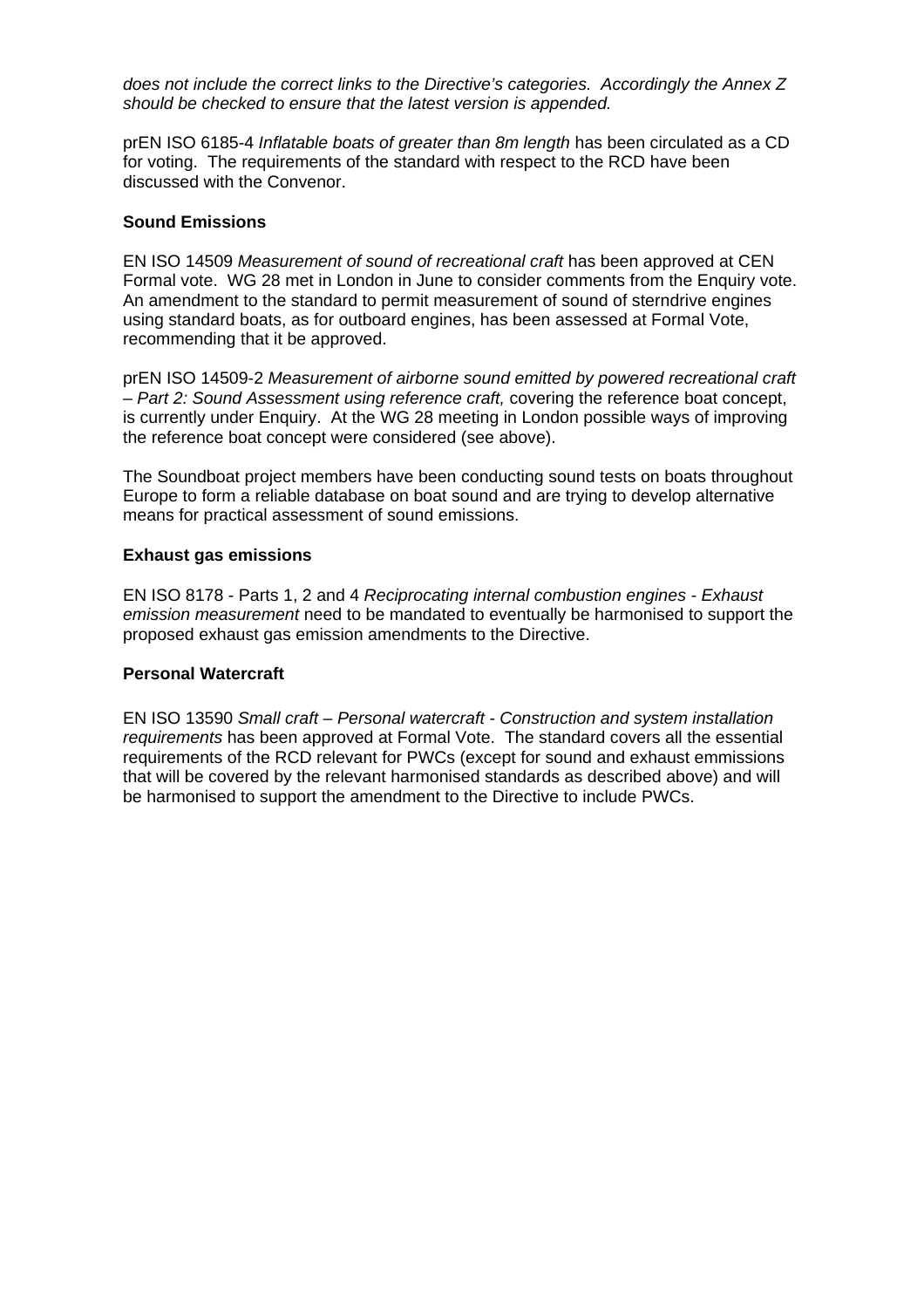## **Annex D**

## **RCD Standards – August 2004**

Table indicating stage of development of standards mandated to be harmonised in support of the recreational craft Directive.

|            | <b>Relevant Clauses of Directive</b>                         | <b>EN/ISO Standard Number and Title</b>                                                                                                                           | <b>Harmonised</b><br>(Publication in the<br>OJEC) |
|------------|--------------------------------------------------------------|-------------------------------------------------------------------------------------------------------------------------------------------------------------------|---------------------------------------------------|
| 2.         | General requirements                                         | EN ISO 8666:2002 Principal data                                                                                                                                   | Harmonised<br>(2003/C118/09)                      |
| 2.1        | Hull identification                                          | EN ISO 10087:1996/A1:2000 Hull identification - Coding<br>system (Rev: DIS 10087)                                                                                 | Harmonised<br>(2001/C138/05)                      |
| $2.2\,$    | Builder's Plate                                              | EN ISO 14945:2004 Builder's plate                                                                                                                                 | Harmonised                                        |
|            |                                                              | prEN ISO 11192 Graphical symbols                                                                                                                                  | <b>FDIS:2003</b>                                  |
| 2.3        | Protection from falling overboard<br>and means of reboarding | EN ISO 15085:2003 Man overboard prevention and<br>recovery                                                                                                        | Harmonised<br>(2003/C261/12)                      |
| 2.4        | Visibility from the main steering<br>position                | EN ISO 11591:2000 Engine-driven small craft - Field of<br>vision from helm position                                                                               | Harmonised<br>(2002/C59/06)                       |
| 2.5        | Owner's manual                                               | EN ISO 10240:1996 Owner's manual (Rev:FDIS:2004)                                                                                                                  | Harmonised (C384<br>18/12/97)                     |
| 3.1        | Structure                                                    | EN ISO 12215-1:2000 Small craft hull construction -<br>Scantlings - Part 1: Materials: Thermosetting resins, glass<br>fibre reinforcement, reference laminate     | Harmonised<br>(2001/C138/05)                      |
|            |                                                              | EN ISO 2215-2:2002 Scantlings - Materials: Core materials<br>for sandwich construction, embedded materials                                                        | Harmonised (C235<br>$1 - 10/2002$                 |
|            |                                                              | EN ISO 12215-3:2002 Scantlings - Materials: Steel,<br>aluminium, wood, other materials                                                                            | Harmonised (C235<br>$1 - 10/2002$                 |
|            |                                                              | EN ISO 12215-4:2002 Scantlings - Workshop and<br>construction                                                                                                     | Harmonised (C235<br>$1 - 10/2002$                 |
|            |                                                              | prEN ISO 12215-5 Scantlings - Design pressures, allowable DIS2:2004<br>stresses, scantling determination                                                          |                                                   |
|            |                                                              | prEN ISO 12215-6 Scantlings - Details of design and<br>construction                                                                                               | DIS:2000                                          |
|            |                                                              | prEN ISO 12215-7 Scantlings - Scantling determination of<br>multihulls                                                                                            | <b>WD</b>                                         |
|            |                                                              | $\bf{prEN}$ ISO 12215-8 Scantlings – Rudder stocks and bearings $\bf{CD}$                                                                                         |                                                   |
|            |                                                              | $prEN ISO 12215-9$ Scantlings – Appendages and rig<br>attachments                                                                                                 | CD                                                |
| 3.2<br>3.3 | Stability<br>and<br>Buoyancy and flotation                   | freeboard EN ISO 12217-1:2001 Stability and buoyancy - Methods of Harmonised (C235<br>assessment and categorisation - Part 1: Non-sailing boats<br>over 6 m $L_h$ | $1 - 10/2002$                                     |
|            |                                                              | <b>EN ISO 12217-2:2001 Stability and buoyancy</b> – Part 2:<br>Sailing boats over 6 m $L_h$                                                                       | Harmonised (C235<br>$1 - 10/2002$                 |
|            |                                                              | EN ISO 12217-3:2002 Stability and buoyancy - Part 3:<br>Boats up to and including 6 m $L_h$                                                                       | Harmonised (C235<br>$1 - 10/2002$                 |
| 3.4        | Openings<br>hull,<br>deck<br>in<br>superstructure            | and EN ISO 12216:2002 Windows, portlights, hatches,<br>deadlights and doors - Strength and tightness requirements                                                 | Harmonised (OJC 318<br>of 2002-12-19)             |
|            |                                                              | EN ISO 9093-1:1997 Seacocks and through-hull fittings -<br>Part 1: Metallic                                                                                       | Harmonised<br>(2001/C138/05)                      |
|            |                                                              | EN ISO 9093-2:2002 Seacocks - Part 2: Non-metallic                                                                                                                | Harmonised (OJC 80<br>of 2003-4-3)                |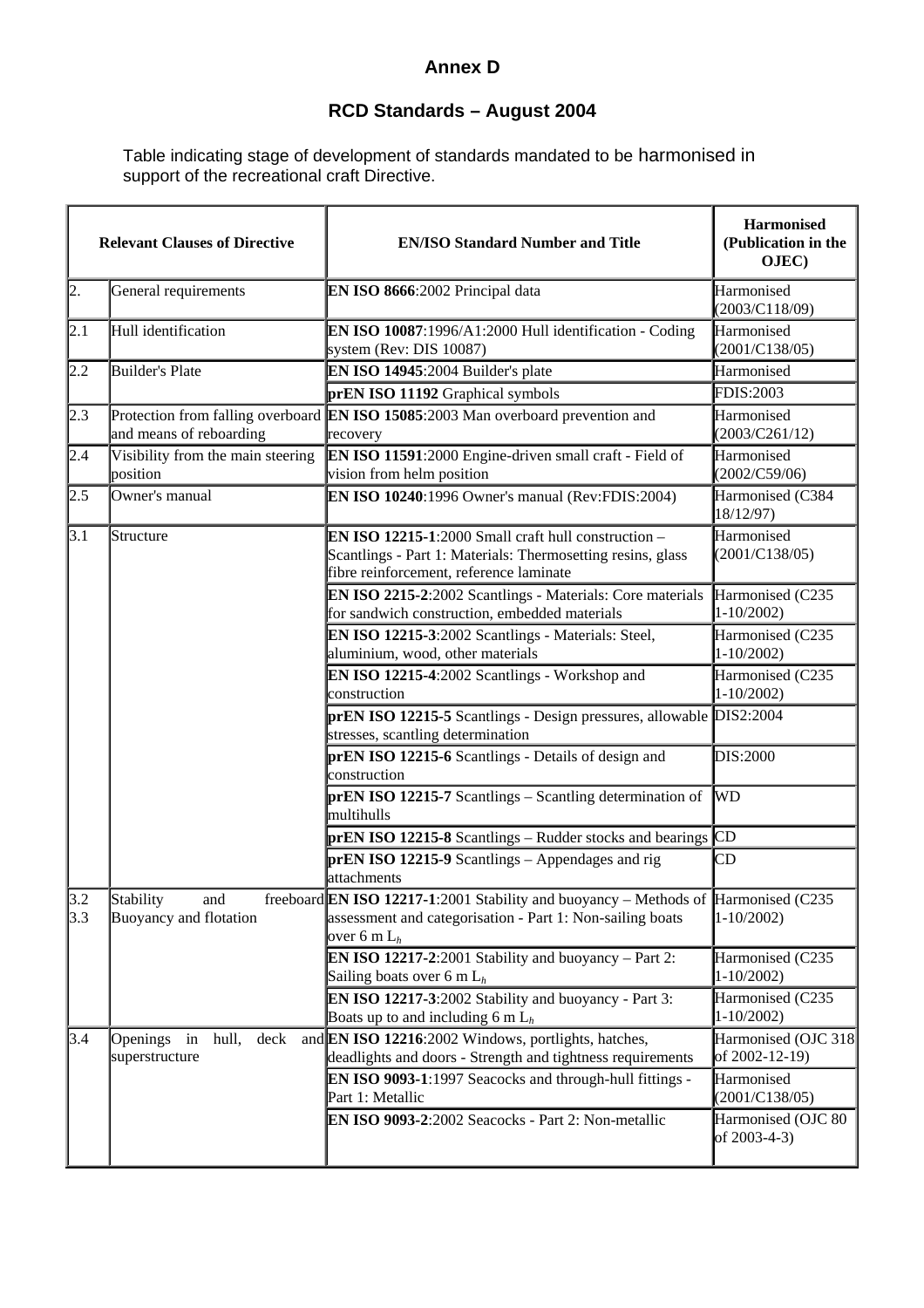| 3.5   | Flooding                                   | EN ISO 11812:2001 Watertight cockpits and quick-draining Harmonised (OJC 91<br>cockpits                                                               | of 2002-04-17)                       |
|-------|--------------------------------------------|-------------------------------------------------------------------------------------------------------------------------------------------------------|--------------------------------------|
|       |                                            | EN ISO 15083:2003 Bilge pumping system                                                                                                                | Harmonised<br>(2003/C261/12)         |
| 3.6   | Manufacturer's maximum<br>recommended load | EN ISO 14946:2001 Maximum load capacity                                                                                                               | Harmonised<br>(2002/C59/06)          |
| 3.9   | Anchoring, mooring and towing              | <b>EN ISO 15084:2003</b> Anchoring, mooring and towing -<br>Strong points                                                                             | Harmonised<br>(2003/C118/09)         |
| þ.    | Handling characteristics                   | <b>EN ISO 11592:</b> 2001 Small craft less than $8 \text{ m}$ length of hull $\text{Harmonised}$<br>-Determination of maximum propulsion power rating | (2002/C59/06)                        |
|       |                                            | <b>EN ISO 8665:</b> 1995/A1:2000 Marine propulsion engines and $\vert$ Harmonised<br>systems - Power measurements and declarations (Rev: DIS<br>8665) | (2001/C138/05)                       |
| 5.1.1 | Inboard engines                            | EN ISO 15584:2001 Inboard petrol engines - Engine-<br>mounted fuel and electrical components                                                          | Harmonised (OJC 91<br>of 2002-04-17) |
|       |                                            | EN ISO 16147:2002 Inboard diesel engines - Engine-<br>mounted fuel and electrical components                                                          | Harmonised (OJC 80<br>of 2003-4-3)   |
| 5.1.2 | Ventilation                                | EN ISO 11105:1997 Ventilation of petrol engine and/or<br>petrol tank compartments $(2nd$ edition)                                                     | Harmonised (C384<br>18/12/97)        |
| 5.1.4 | Outboard engines starting                  | EN ISO 11547:1995/A1:2000 Start-in-gear protection                                                                                                    | Harmonised<br>(2001/C138/05)         |
| 5.2   | Fuel system                                | EN ISO 10088:2001 Permanently installed fuel systems and<br>fixed fuel tanks                                                                          | Harmonised<br>(2002/C91/03)          |
|       |                                            | prEN ISO 21487 Permanently installed petrol and diesel<br>fuel tanks                                                                                  | DIS                                  |
|       |                                            | EN ISO 7840:2004 Fire resistant fuel hoses                                                                                                            | Harmonised                           |
|       |                                            | EN ISO 8469:1995/A1:2000 Non-fire-resistant fuel hoses<br>(Rev: DIS 8469)                                                                             | Harmonised<br>(2001/C138/05)         |
| 5.3   | Electrical system                          | EN 28846:1993/A1:2000 (ISO 88460:1990) Electrical<br>devices - Protection against ignition of surrounding<br>flammable gas                            | Harmonised<br>(2001/C138/05)         |
|       |                                            | EN ISO 8849:2003 Electrically operated bilge pumps                                                                                                    | Harmonised                           |
|       |                                            | EN ISO 9097:1994/A1:2000 Electric fans                                                                                                                | Harmonised<br>(2001/C138/05)         |
|       |                                            | EN ISO 10133:2000 Electrical systems - Extra-low-voltage<br>d.c. installations                                                                        | Harmonised<br>(2002/C59/06)          |
|       |                                            | <b>EN ISO 13297:2000</b> Electrical systems - Alternating current Harmonised<br>installations                                                         | (2002/C59/06)                        |
|       |                                            | <b>EN 60092 – 507</b> :2000 Electrical installations in ships – Part $\vert$ Harmonised<br>507: Pleasure craft (Note: For three-phase systems only)   | (2003/C137/03)                       |
| 5.4   | Steering system                            | EN 28847:1989/A1:2000 (ISO 8847) Steering gear - Wire<br>rope and pulley systems (Rev: FDIS 8847)                                                     | Harmonised (C255<br>30/09/95)        |
|       |                                            | EN 28848:1993/A1:2000 (ISO 8848:1990) Remote steering<br>systems                                                                                      | Harmonised<br>(2001/C138/05)         |
|       |                                            | EN 29775:1993/A1:2000 (ISO 9775:1990) Remote steering $Harmonised$<br>systems for outboard motors of 15 kW to 40 kW power                             | (2001/C138/05)                       |
|       |                                            | EN ISO 10592:1994/A1:2000 Hydraulic steering systems                                                                                                  | Harmonised<br>(2001/C138/05)         |
|       |                                            | EN ISO 13929:2001 Steering gear - Geared link system                                                                                                  | Harmonised<br>(2002/C59/06)          |
|       |                                            | EN ISO 15652:2003 Remote steering systems for inboard<br>mini jet boats                                                                               | <b>CEN UAP</b> for<br>harmonisation  |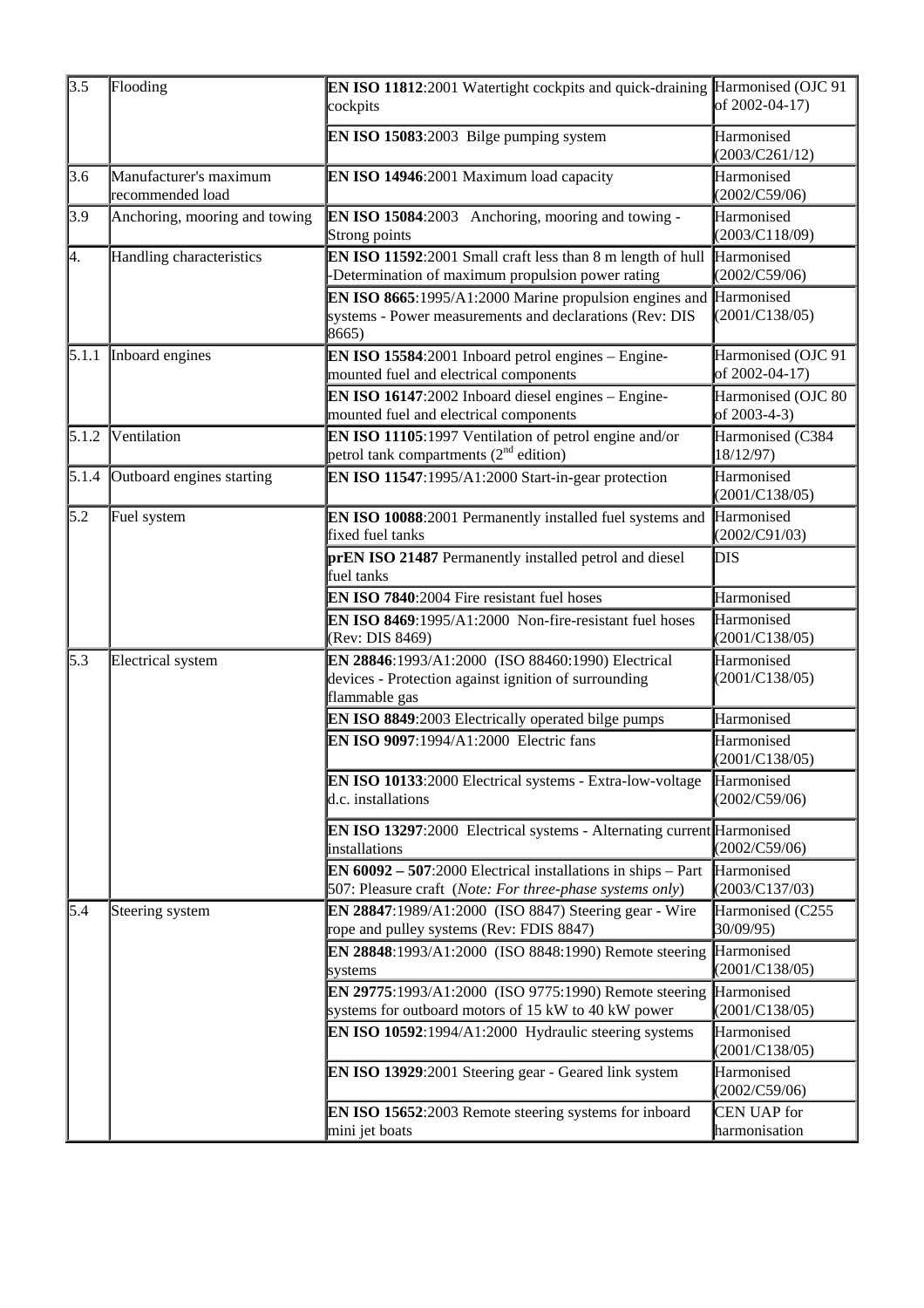| 5.5                                                          | Gas system        | <b>EN ISO 10239:2000 Liquefied petroleum gas (LPG)</b><br>systems                                                                                            | Harmonised<br>(2001/C138/05)          |
|--------------------------------------------------------------|-------------------|--------------------------------------------------------------------------------------------------------------------------------------------------------------|---------------------------------------|
| 5.6<br>Fire protection                                       |                   | EN ISO 9094-1:2003 Fire protection - Part 1: Craft with a<br>hull length of up to and including 15 m                                                         | Harmonised<br>(2003/C163/02)          |
|                                                              |                   | EN ISO 9094-2:2002 Fire protection - Part 2: Craft with a<br>hull length of over 15m and up to 24m                                                           | Harmonised<br>(2003/C118/09)          |
|                                                              |                   | EN ISO 14895:2002 Liquid fuelled galley stoves                                                                                                               | Harmonised<br>(2003/C261/12)          |
| 5.7                                                          | Navigation lights | prEN ISO 16180:2003 Electric navigation lights                                                                                                               | <b>DIS</b>                            |
| 5.8<br>Discharge prevention                                  |                   | EN ISO 8099:2000 Toilet waste retention systems                                                                                                              | Harmonised<br>(2001/C138/05)          |
| Inflatables and RIBs. All clauses where<br>relevant to boat. |                   | <b>EN ISO 6185-1:</b> 2001 Inflatable boats of less than $8 \text{ m}$ – Part Harmonised (OJ C 91)<br>1: Boats with an engine maximum power rating of 4.5 kW | of 2002-04-17)                        |
|                                                              |                   | EN ISO 6185-2:2001 Inflatable boats - Part 2: Boats with<br>an engine maximum power rating of 4.5 kW to 15 kW<br>inclusive                                   | Harmonised (OJ C 91<br>of 2002-04-17) |
|                                                              |                   | EN ISO 6185-3:2001 Inflatable boats - Part 3: Boats with<br>an engine maximum power rating of 15 kW and greater                                              | Harmonised (OJ C 91<br>of 2002-04-17) |
|                                                              |                   | prEN ISO 6185-4 Inflatable boats - Part 4: Boats greater<br>than 8m overall length                                                                           | CD                                    |
| Amendments to RCD for sound<br>emissions                     |                   | EN ISO 14509:2000 and Amendment 1 Measurement of<br>sound pressure level of airborne sound emitted by powered<br>recreational craft                          | To be harmonised                      |
|                                                              |                   | prEN ISO 14509-2 Measurement of airborne sound emitted DIS<br>by powered recreational craft - Part 2: Sound Assessment<br>using reference craft              |                                       |
| Amendments to RCD to include<br>Personal Watercraft          |                   | <b>EN ISO 13590:2003</b> Personal watercraft – Construction and $\overline{a}$ To be harmonised<br>system installation requirements                          |                                       |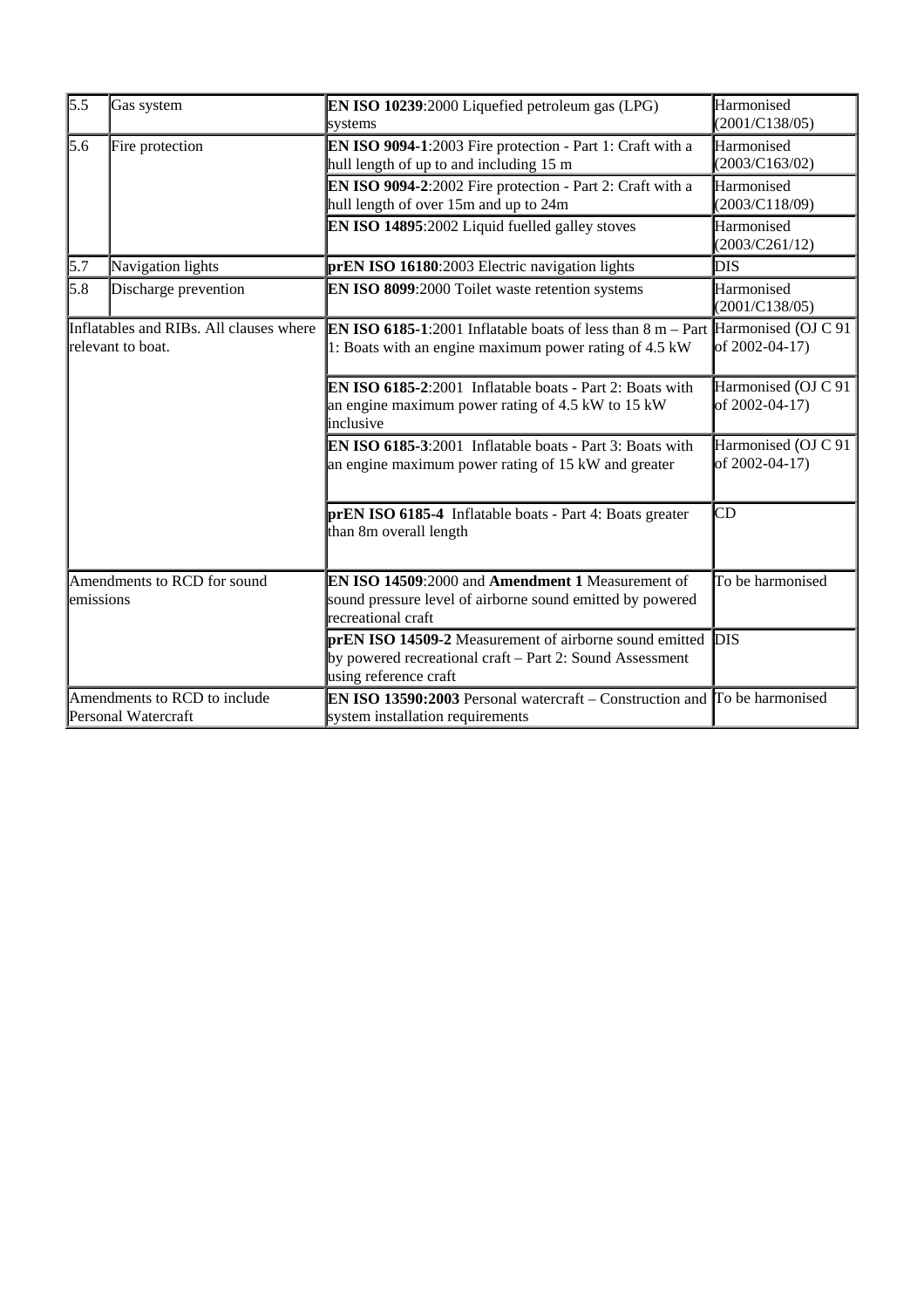### **Part of text of CEN Report for period January to April 2004**

The following is taken from the CEN Consultant report for the period from  $1<sup>st</sup>$  January 2004 to  $30^{th}$  April 2004.

### **1. Summary of activities and general issues arising**

The possible overlap of navigation light standards from ISO and CEN has remained an issue. Accordingly I was asked by CEN MC to assess any overlap of prEN 14744 *Inland and sea-going vessels – Navigation lights* with prEN ISO 16180 *Small craft – Electric navigation lights* and to compare the general requirements of the standards. Both standards cover testing and installation requirements of navigation lights for recreational craft under 24m length, although only prEN ISO 16180 is mandated to support the RCD. The scope of prEN 14744, which has been prepared by CEN TC 15, also covers larger commercial vessels. I provided a number of recommendations with this assessment and subsequently received a detailed response from TC 15. The possibility of a further meeting with TC 15 to consider their response and possible action has been discussed with CEN MC and may take place in May.

Two meetings of WG 18 Scantlings were attended during this period to consider draft prEN ISO 12215 Part 8 *Rudder stocks and bearings* and Part 9 *Appendages and rig attachments*. These parts are now being finalised prior to circulation as CDs. The next WG 18 meeting will be in London in June to progress prEN ISO 12215-6 *Details of design and construction* prior to circulation as a repeat DIS. A further WG 18 meeting will be held specifically to consider new Part 7 *Scantling determination of multihulls*.

The main part of the hull construction standard, prEN ISO 12215-5 *Design pressures and scantling determination*, is now under repeat Enquiry with a 5-month voting period to allow time for validation of the construction requirements. As part of this validation a meeting is being organised for boat builders on the simple method for calculating scantlings of small sailing boats (under 9m length) that is included in Annex A of the draft. It is hoped that the boat builders attending the meeting will provide data on the construction of their boats and other feedback that will help with the validation of the standard.

The sub-group of WG 22 *Stability* established to consider possible additional requirements for assessment of handling of motor boats in rough seas met in March in London. A draft method of assessment was prepared at the meeting and will be validated against as many boats as possible over the next few months. Boat builders and authorities with access to data that could be made available for this validation should contact the sub-group. The intention is to add the new requirements to EN ISO 12217 Part 1 when it is next revised.

At the ISO TC 188 Plenary meeting a request was made for a review of EN ISO 12217 Part 1 *Stability and buoyancy - Non-sailing boats over 6m length* in response to accidents in the UK, to examine if the margins relating to the stability offset test are adequate. Comments were also received about the possible need to review the requirements for stability of multihull boats. It was agreed that the sub-group considering handling of motorboats in rough seas would also be responsible for examining the stability requirements with respect to the issues raised. Provisionally it is planned that this subgroup will meet in late June or early July to start this work.

At the Plenary meeting it was also agreed that the USA and Holland would prepare a New Work Item proposal for a new standard to cover handling of fast motor boats over 8m length in smooth water. The new standard could possibly become Part 2 of EN ISO 11592 – *Small craft less than 8 m length of hull - determination of maximum*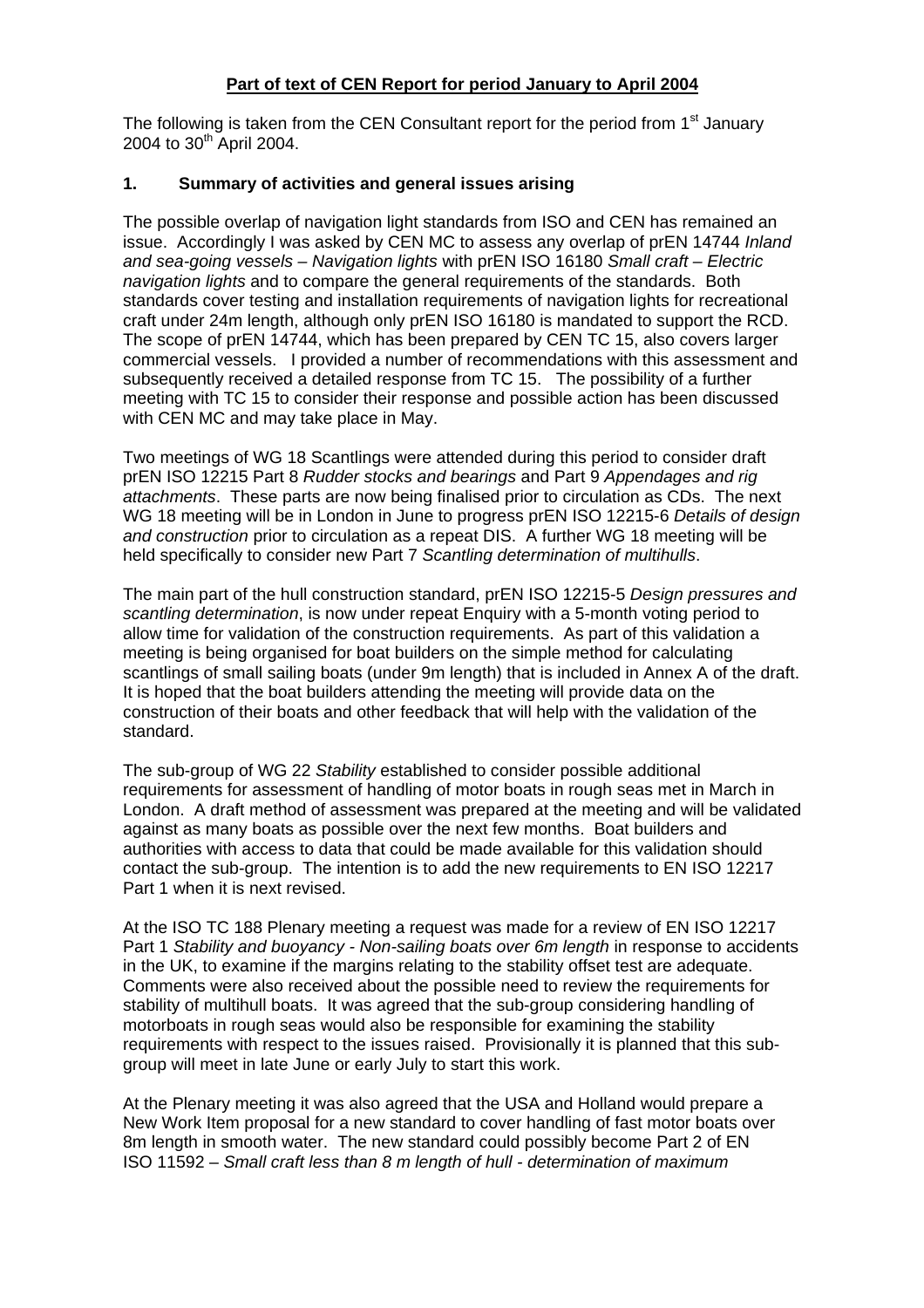*propulsion power rating*, but would cover boats over 8m length and assess manoeuvring in smooth water at speed, and not establish a power rating.

WG 28 met in Paris to consider revisions to the sound pass-by measurement test EN ISO 14509 *Measurement of sound of recreational craft.* It was agreed to propose that the maximum wave height permitted for testing should vary in proportion to the length of the boat. This should ensure that there will be more opportunity to test large boats, which normally have to be tested on the sea. The amendment to EN ISO 14509 to permit measurement of sound of sterndrive engines using standard boats, as for outboard engines, was assessed prior to Formal Vote with a recommendation that it should be adopted.

WG 28 also considered interim comments prEN ISO 14509-2 *Measurement of airborne sound emitted by powered recreational craft – Part 2: Sound Assessment using reference craft,* which is currently under Enquiry. These comments included a proposal to add a requirement to measure the sound on the boat when underway, based on experience gained from the Soundboat project. Some felt that this additional parameter would not be required and accordingly it was decided to work on both the current method and this alternative approach. The WG agreed to meet again in June to consider this and all other Enquiry comments, noting that the reference boat standard is urgently needed to support the sound amendments to the Directive.

I attended the Recreational Craft Sectoral Group (RSG) meeting in Helsinki. I advised the group on the discussion on navigation light standards and requirements, on progress with the development of the scantling standard and other developments relevant to the application of the mandated standards. Questions from Notified Bodies (PFEs) regarding the application of the Directive and standards were considered and there was a discussion on the requirements of the amendments to the Directive and the new standards that will support these amendments.

### **2. Progress with development and assessment of standards**

During this period three standards were approved at Formal vote and therefore adopted as harmonised standards. The references of these standards are due to be published by the Commission in the Official Journal and for two of them (EN ISO 7840:2004 and EN ISO 8849:2003), which are revisions of previously harmonised standards, the references to the original versions will have to be withdrawn. This brings the total number of adopted standards to 48.

Currently I am assessing prEN ISO 21487 *Petrol and diesel fuel tanks*, prEN ISO 8665 *Engine power measurement* (Revision*)*, prEN ISO 14509-2 *Sound measurement using reference craft* and prEN ISO 16180 *Navigation lights and diesel fuel tanks* for CEN Enquiry.

Comments on the progress with preparation of all standards supporting the Recreational Craft Directive are given in the notes in Annex C, which summarise progress and assessments. Also appended in Annex D is a table listing the mandated standards against the relevant RCD essential safety requirements, indicating which standards are now harmonised. Where standards are still drafts the stage and year date of the last public draft has been given, e.g. DIS:2001. Recent assessments of standards are listed in the following table (the stage and status given is in accordance with the note below the table).

| <b>Assess</b><br>Date | Work<br>item | PrEN no. | <b>Short title</b> | Stage/<br><b>Status</b> | <b>Comments</b> | Harm | Annex<br>Z (Y/N) |
|-----------------------|--------------|----------|--------------------|-------------------------|-----------------|------|------------------|
|                       |              |          |                    |                         |                 |      |                  |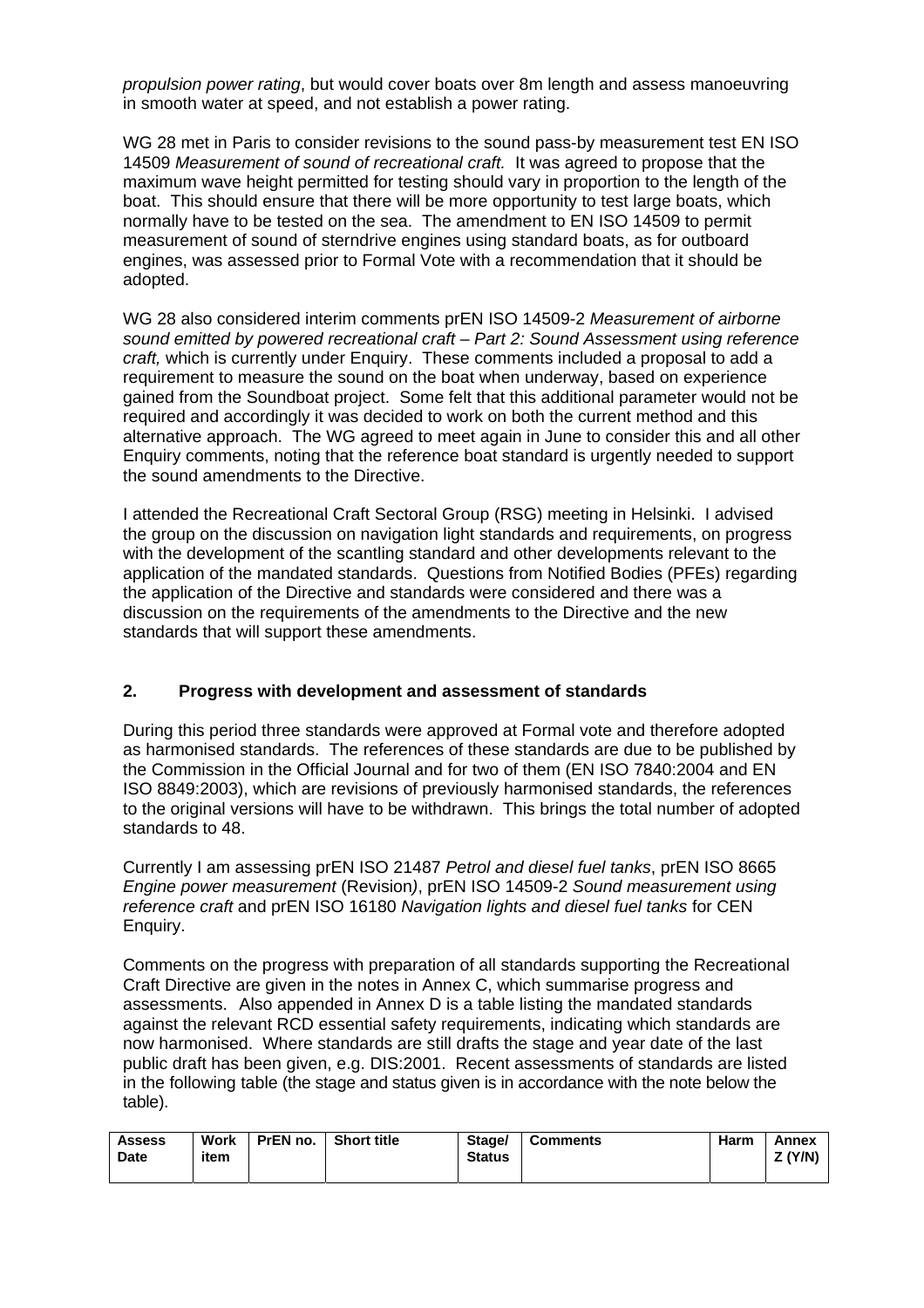| 2004-3-16 | <b>CSTO</b><br>1074 | prEN ISO<br>10240<br>rev | Owner's manual                                                   | FY.        | Assessed positively for<br>Formal Vote                                                        | Υ | Υ |
|-----------|---------------------|--------------------------|------------------------------------------------------------------|------------|-----------------------------------------------------------------------------------------------|---|---|
| 2004-3-23 | <b>CSTO</b><br>1076 | prEN ISO<br>15652        | Mini jet boat<br>steering systems                                | <b>UAP</b> | Assessed positively for<br>UAP Vote to be<br>harmonised                                       | Y | Y |
| 2004-4-14 | <b>CSTO</b><br>1084 | prEN ISO<br>14590 A1     | Sound<br>$measurement -$<br>Amendment 1                          | FY.        | Assessed positively for<br>Formal Vote                                                        | Y | Υ |
| 2004-2-4  |                     | prEN<br>14744            | Inland and sea-<br>going vessels $-$<br><b>Navigation lights</b> |            | Assessed to examine<br>relevance to RCD, although<br>standard is not mandated<br>(see above). | N | N |

Note: Explanation of the Stage/status code

**INIT**= Informal assessment given upon request of TC during initial drafting of standard before the Enquiry stage

**E** = Enquiry assessment carried out during the CEN Enquiry at the request of CEN/ CMC. To be used also for parallel Enquiry with ISO or IEC drafts.

**ECR** = Enquiry assessment supplied at Comments Resolution Meeting to the TC and CMC.

**PE** = Informal Post-Enquiry Re-assessment on a standard revised after the CEN Enquiry made at request of TC and reported to the TC. More than one re-assessment may be made in a reporting period.

**PE2** = Second Informal Post-Enquiry Re-assessment

**FY** = Positive pre-FV assessment made at the request of CEN/CMC and reported to the CMC.

**F2Y** = Positive result for the second pre-FV assessment made at the request of CEN/CMC. **FN** = Negative result on a pre-FV assessment.

**F2N** = Negative result on the second pre-Formal Vote assessment.

**FF Y** = Positive assessment on draft prepared for the second Formal Vote.

**FTS** = Informal Technical solution agreed with TC/WG and reported to the CMC, after a pre-

Formal Vote Negative assessment – awaiting a revised draft from TC.

**F2YS** = Positive assessment following a previous negative pre-FV assessment.

 **TS** = Technical solution has been agreed between Consultant and TC, following a Negative Assessment

**UAP** = Draft submitted under the Unique Acceptance Procedure. This code is used as supplementary information to the pre Formal Vote codes.

#### **4. Meetings with contacts and committees**